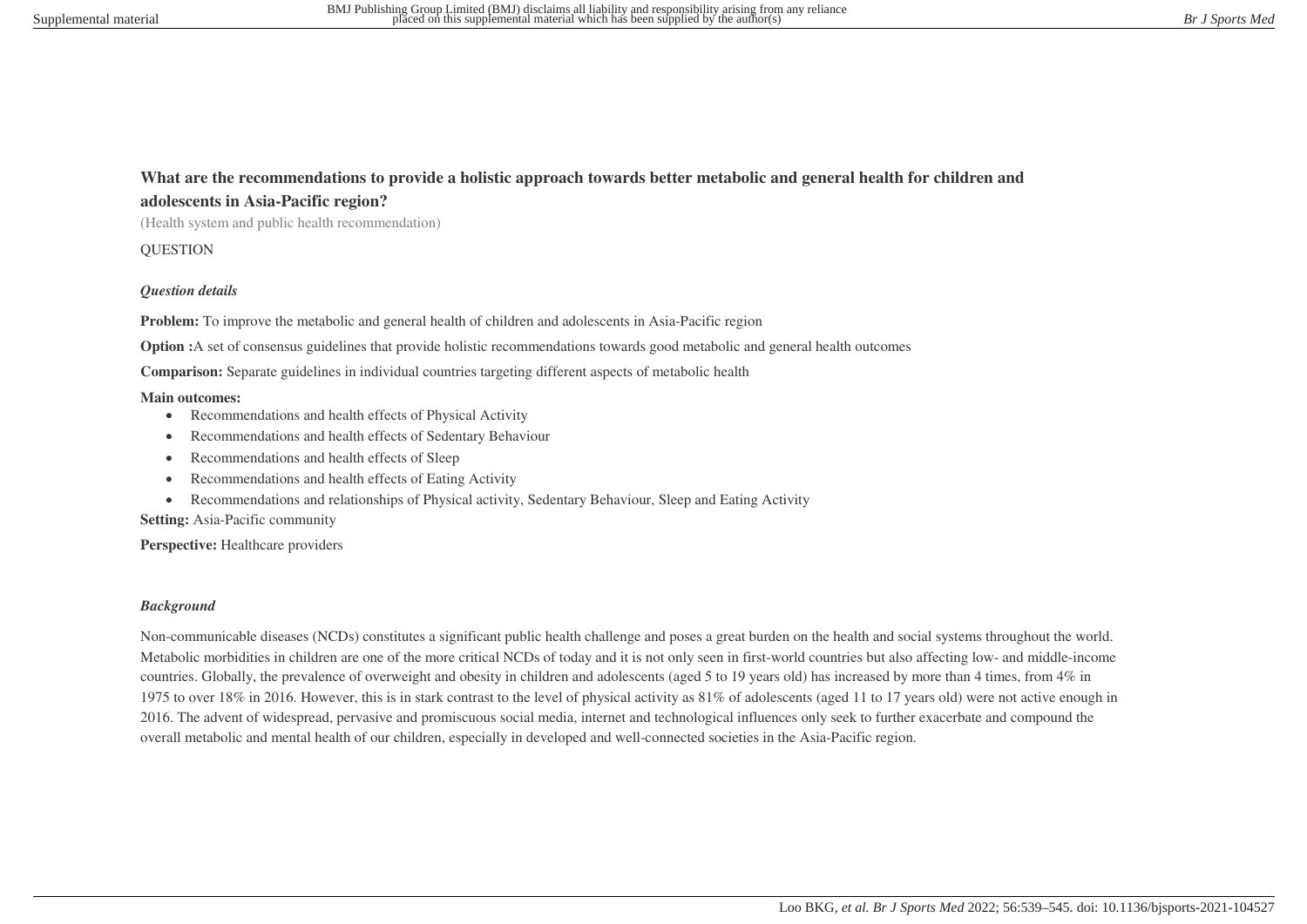### ASSESSMENT

# *Problem* Is the problem a priority?

**Judgement**



**Research evidence**

Metabolic morbidities in children, especially obesity, are one of the more critical NCDs of today and it is not only seen in developed countries but also affecting developing countries in the Asia-Pacific region. The prevalence of overweight and obesity in Asian children is 11.2% and 5.8% respectively; the prevalence of overweight and obesity in Asian adolescents is 14.6% and 8.6% respectively. Asian school-going adolescents showed lower physical activity levels when compared to other parts of the world and published data revealed that only 6% of the samples met World Health Organization's recommendation of 60 minutes of moderate- to vigorous-intensity physical activity (MVPA) daily. Similarly, another study on school-going adolescents from ASEAN countries showed that 80.4% of the samples achieved less than 60 minutes of MVPA on at least 5 days per week and 33.0% of the samples had significant sedentary behaviour, defined as 3 or more hours of sitting per day.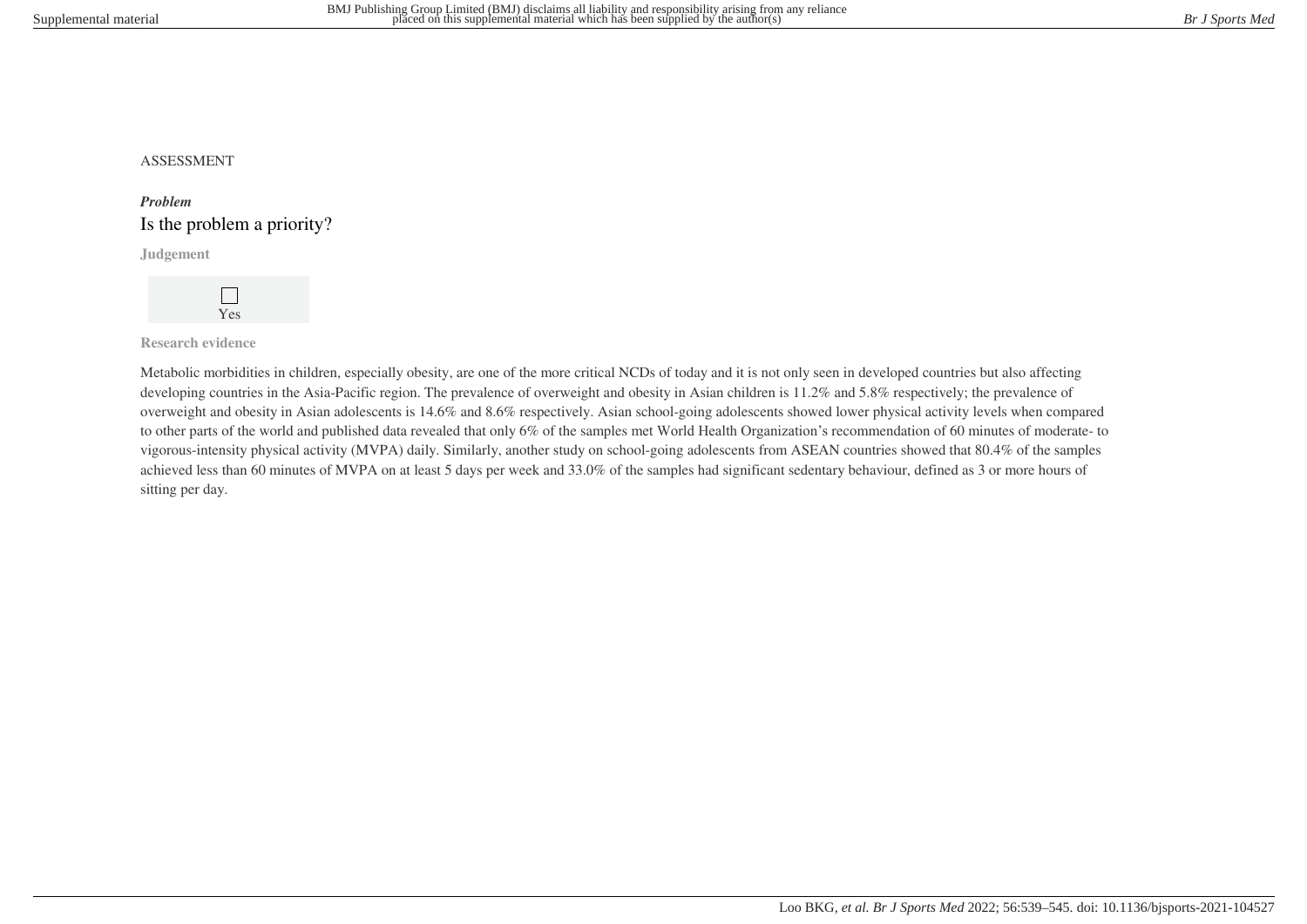# *Desirable effects*

# How substantial are the desirable anticipated effects?

**Judgement**



**Research evidence**

| Type of<br>Outcome   | Author                    | Type of Study        | No. of<br>Studies/Participants       | Summary of Findings                                                                                                                                                                                                                                                                                                                                                                                                                                                                                                                                                                                                                                                                                                                                                                                       | Certainty<br>of<br>Evidence          |
|----------------------|---------------------------|----------------------|--------------------------------------|-----------------------------------------------------------------------------------------------------------------------------------------------------------------------------------------------------------------------------------------------------------------------------------------------------------------------------------------------------------------------------------------------------------------------------------------------------------------------------------------------------------------------------------------------------------------------------------------------------------------------------------------------------------------------------------------------------------------------------------------------------------------------------------------------------------|--------------------------------------|
| Physical<br>Activity | Poitras VJ et al.<br>2016 | Systematic<br>Review | 162 studies (204171<br>participants) | Overall, total PA was favourably associated with physical,<br>psychological/social, and cognitive health indicators.<br>Relationships were more consistent and robust for higher (e.g.,<br>MVPA) versus lower (e.g., LPA) intensity PA. All patterns of<br>activity (sporadic, bouts, continuous) provided benefit. LPA<br>was favourably associated with cardiometabolic biomarkers;<br>data were scarce for other outcomes. These findings continue to<br>support the importance of at least 60 min/day of MVPA for<br>disease prevention and health promotion in children and youth,<br>but also highlight the potential benefits of LPA and total PA.<br>All intensities of PA should be considered in future work aimed<br>at better elucidating the health benefits of PA in children and<br>youth. | $\bigoplus\hspace{-0.15cm}\bigoplus$ |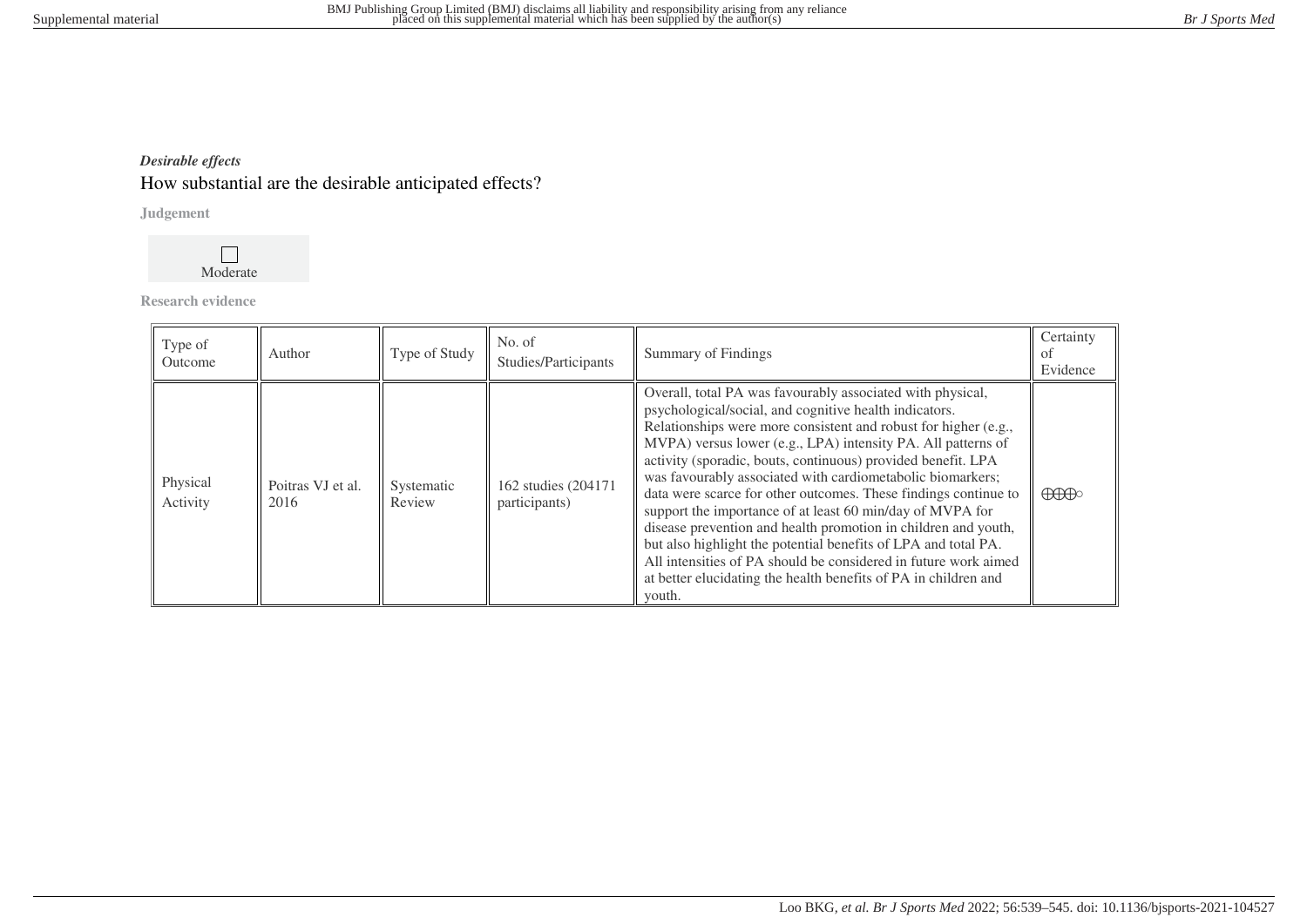| Janssen I et al.<br>2010  | Systematic<br>Review | 86 studies  | Physical activity was associated with numerous health benefits.<br>The dose-response relations observed in observational studies<br>indicate that the more physical activity, the greater the health<br>benefit. Results from experimental studies indicate that even<br>modest amounts of physical activity can have health benefits in<br>high-risk youngsters (e.g., obese). To achieve substantive health<br>benefits, the physical activity should be of at least a moderate<br>intensity. Vigorous intensity activities may provide even greater<br>benefit. Aerobic-based activities had the greatest health benefit,<br>other than for bone health, in which case high-impact weight<br>bearing activities were required.                                                     | $\bigoplus$                          |
|---------------------------|----------------------|-------------|---------------------------------------------------------------------------------------------------------------------------------------------------------------------------------------------------------------------------------------------------------------------------------------------------------------------------------------------------------------------------------------------------------------------------------------------------------------------------------------------------------------------------------------------------------------------------------------------------------------------------------------------------------------------------------------------------------------------------------------------------------------------------------------|--------------------------------------|
| Strong WB et al.<br>2005  | Systematic<br>Review | 850 studies | Most intervention studies used supervised programs of<br>moderate to vigorous physical activity of 30 to 45 minutes<br>duration 3 to 5 days per week. The panel believed that a greater<br>amount of physical activity would be necessary to achieve<br>similar beneficial effects on health and behavioral outcomes in<br>ordinary daily circumstances (typically intermittent and<br>unsupervised activity).                                                                                                                                                                                                                                                                                                                                                                        | $\bigoplus\hspace{-0.18cm}\bigoplus$ |
| Jakicic JM et al.<br>2019 | Systematic<br>Review | 29 studies  | The literature review identified 29 articles that were pertinent to<br>the research question that used either cross-sectional,<br>prospective cohort, or randomized designs. One prospective<br>cohort study $(N=4,840)$ reported similar associations between<br>moderate-to-vigorous physical activity (MVPA) and all-cause<br>mortality when examined as total MVPA, MVPA in bouts $\geq$ 5<br>minutes in duration, or MVPA in bouts $\geq$ 10 minutes in duration.<br>Additional evidence was identified from cross-sectional and<br>prospective studies to support that bouts of physical activity<br><10 minutes in duration are associated with a variety of health<br>outcomes. Randomized studies only examined bouts of physical<br>activity $\geq$ 10 minutes in duration. | $\bigoplus$                          |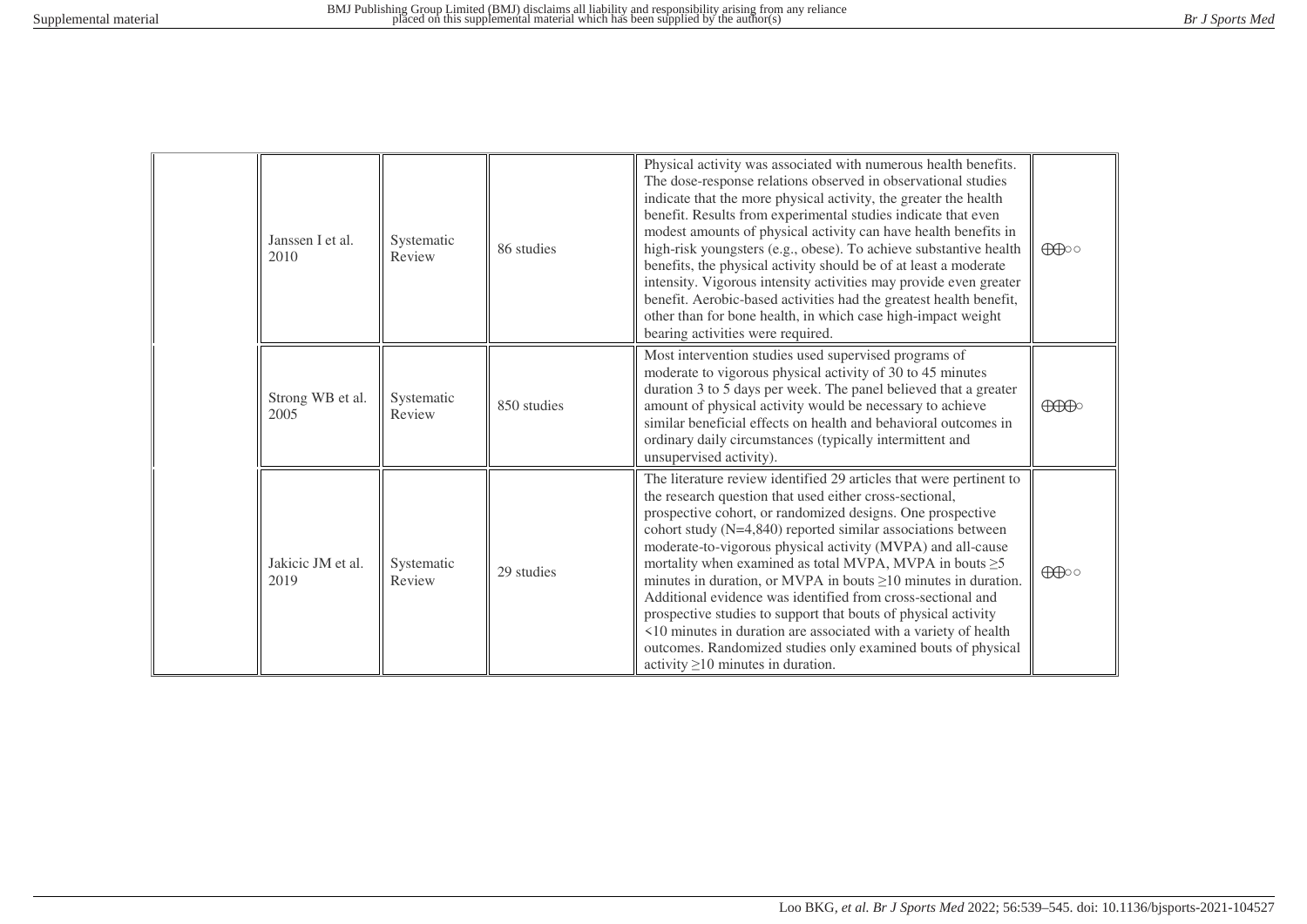| da Silva MP et<br>al. 2015   | Systematic<br>Review | 9 studies  | With the exception of a single study, studies demonstrated a<br>high risk of methodological bias in at least 1 of the QUADAS-2<br>domains. Guidelines ranged from 10,000 to 16,000 steps/day<br>for the Health studies $(5-16$ years old), and from 9,000 to<br>14,000 steps/day for PA studies (6-19 years old). Due to the<br>high risk of methodological bias, none of the Health Cohort<br>guidelines were endorsed. The PA Cohort study with the lowest<br>risk of methodological bias suggested 12,000 steps/day for<br>children and adolescents irrespective of gender.                                                                                                                                                                                                                                                                                                                                                                             | $\bigoplus$ |
|------------------------------|----------------------|------------|------------------------------------------------------------------------------------------------------------------------------------------------------------------------------------------------------------------------------------------------------------------------------------------------------------------------------------------------------------------------------------------------------------------------------------------------------------------------------------------------------------------------------------------------------------------------------------------------------------------------------------------------------------------------------------------------------------------------------------------------------------------------------------------------------------------------------------------------------------------------------------------------------------------------------------------------------------|-------------|
| Tudor-Locke C<br>et al. 2011 | Systematic<br>Review | 35 studies | Controlled studies of cadence show that continuous MVPA<br>walking produces 3,300-3,500 steps in 30 minutes or 6,600-<br>7,000 steps in 60 minutes in 10-15 year olds. Limited evidence<br>suggests that a total daily physical activity volume of 10,000-<br>14,000 steps/day is associated with 60-100 minutes of MVPA in<br>preschool children (approximately 4-6 years of age). Across<br>studies, 60 minutes of MVPA in primary/elementary school<br>children appears to be achieved, on average, within a total<br>volume of $13,000$ to $15,000$ steps/day in boys and $11,000$ to<br>12,000 steps/day in girls. For adolescents (both boys and girls),<br>10,000 to 11,700 may be associated with 60 minutes of MVPA.<br>Translations of time- and intensity-based guidelines may be<br>higher than existing normative data (e.g., in adolescents) and<br>therefore will be more difficult to achieve (but not impossible<br>nor contraindicated). | $\bigoplus$ |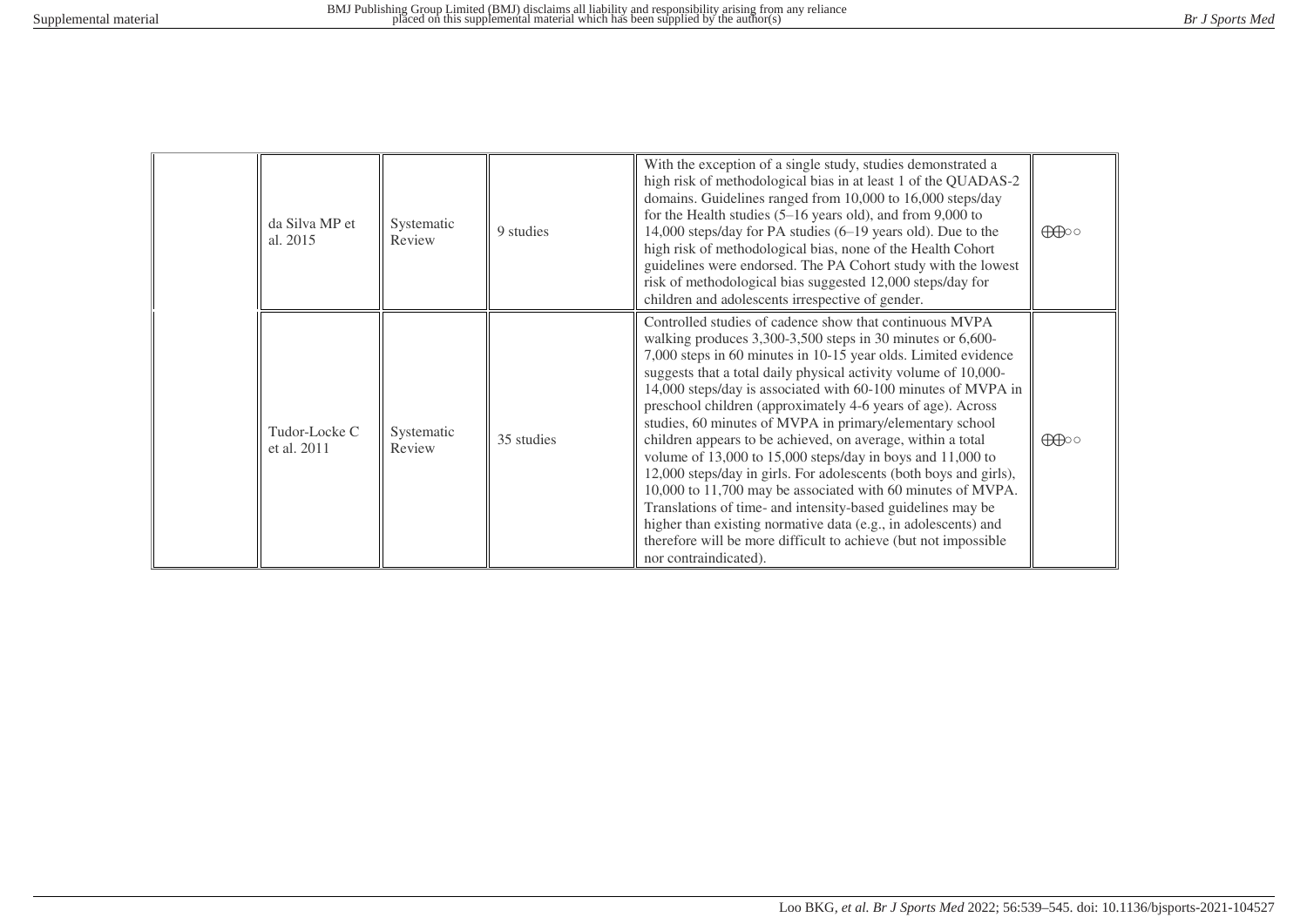| Carson V et al.<br>2013  | Cross-<br>Sectional  | 1731 participants | Adjusted for confounders, each additional hour/day of low<br>light-intensity activity was associated with 0.59 (95% CI: 1.18–<br>0.01) mmHG lower diastolic blood pressure. Each additional<br>hour/day of high light-intensity activity was associated with<br>1.67 (2.94–0.39) mmHG lower diastolic blood pressure and<br>0.04 (0.001-0.07) mmol/L higher HDL-cholesterol. Each<br>additional hour/day of moderate- to vigorous-intensity activity<br>was associated with 3.54 (5.73–1.35) mmHG lower systolic<br>blood pressure, 5.49 (1.11-9.77)% lower waist circumference,<br>25.87 (6.08–49.34)% lower insulin, and 16.18 (4.92–28.53)%<br>higher HOMA-%S. | $\bigoplus\limits_{\circ\circ}$ |
|--------------------------|----------------------|-------------------|-------------------------------------------------------------------------------------------------------------------------------------------------------------------------------------------------------------------------------------------------------------------------------------------------------------------------------------------------------------------------------------------------------------------------------------------------------------------------------------------------------------------------------------------------------------------------------------------------------------------------------------------------------------------|---------------------------------|
| Fuezeki E et al.<br>2017 | Systematic<br>Review | 40 studies        | Overall, 37 cross-sectional studies and three longitudinal studies<br>were included in the analysis, with considerable variation<br>observed between the studies with regard to their<br>operationalization of light-intensity PA. Light-intensity PA was<br>found to be beneficially associated with obesity, markers of<br>lipid and glucose metabolism, and mortality. Few data were<br>available on musculoskeletal outcomes and results were mixed.                                                                                                                                                                                                          | $\bigoplus$                     |
| Colley RC et al.<br>2012 | Cross-<br>Sectional  | 1613 participants | Daily step counts were correlated with daily minutes of MVPA<br>$(r = 0.81, P G 0.0001)$ . The step count equivalents to 60 min of<br>MVPA ranged between 11,290 and 12,512 steps per day (R2<br>range = $0.59-0.74$ ). A step count target of 12,000 steps per day<br>resulted in closer population estimates of meeting the physical<br>activity guideline (as measured as minutes of MVPA by<br>accelerometer) as well as improved balance between sensitivity<br>and specificity when compared with any cut point between<br>8000 and 15,000 steps per day, including the currently used<br>daily step count target of 13,500 steps per day.                  | $\bigoplus$                     |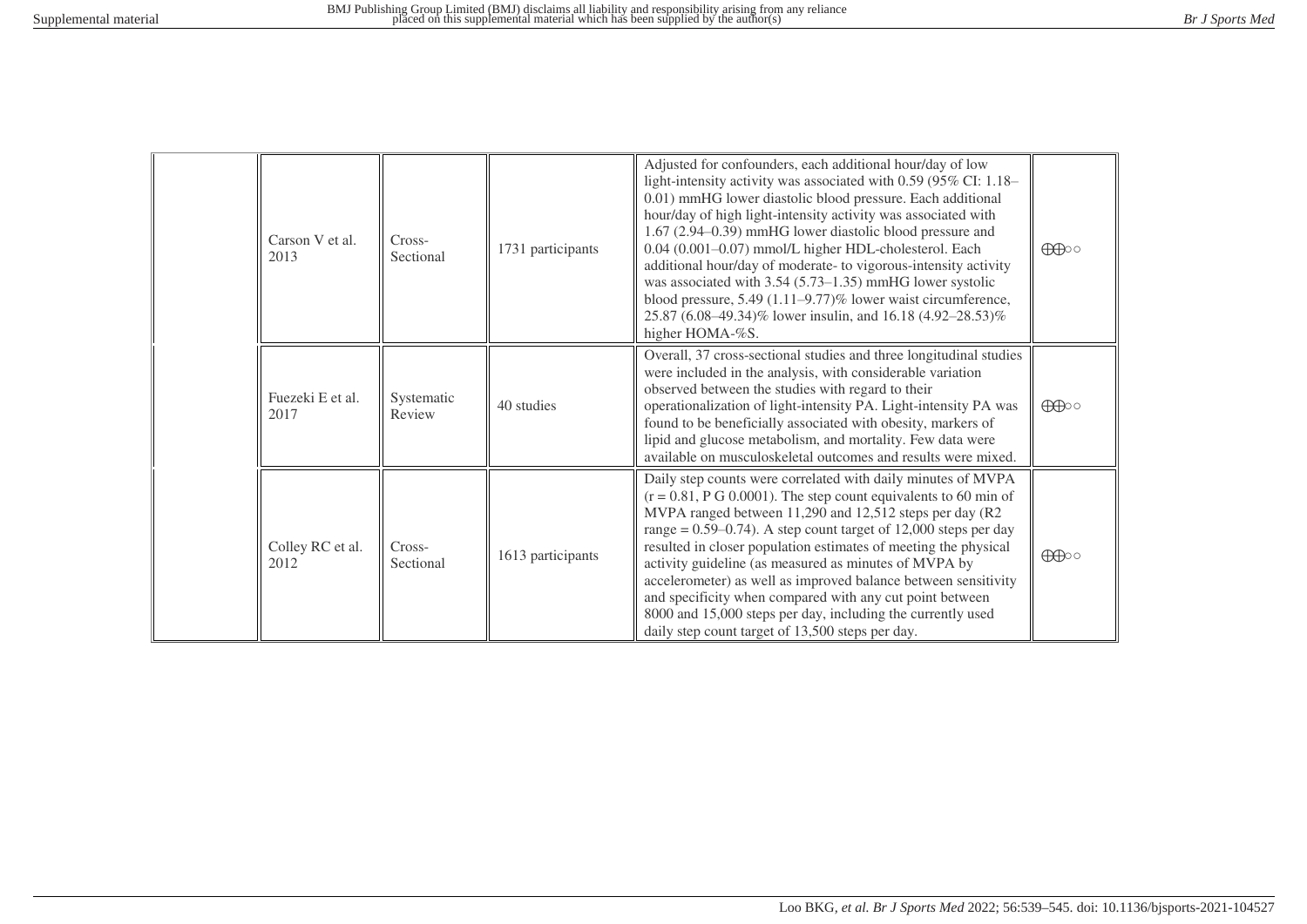| Cao et al. 2019        | Systematic<br>Review | 17 studies (563)<br>participants) | Enhancing cardiorespiratory fitness (CRF) can lead to<br>substantial health benefits. Comparisons between high-intensity<br>interval training (HIIT) and moderate-intensity continuous<br>training (MICT) on CRF for children and adolescents are<br>inconsistent and inconclusive. The pooled effect size was 0.51<br>$(95\% \text{ CI} = 0.33 - 0.69)$ comparing HIIT to MICT. Moreover,<br>intervention duration, exercise modality, work and rest ratio,<br>and total bouts did not significantly modify the effect of HIIT<br>on CRF. It is concluded that compared with endurance training,<br>HIIT has greater improvements on cardiorespiratory fitness<br>among children and adolescents.                                                                                                                                                                                                      | $\bigoplus$ |
|------------------------|----------------------|-----------------------------------|---------------------------------------------------------------------------------------------------------------------------------------------------------------------------------------------------------------------------------------------------------------------------------------------------------------------------------------------------------------------------------------------------------------------------------------------------------------------------------------------------------------------------------------------------------------------------------------------------------------------------------------------------------------------------------------------------------------------------------------------------------------------------------------------------------------------------------------------------------------------------------------------------------|-------------|
| Collins et al.<br>2018 | Systematic<br>Review | 18 studies                        | Significant, small effect sizes were identified for body fat%<br>(Hedges' $g = 0.215$ , 95% CI 0.059 to 0.371, $P = 0.007$ ) and<br>skinfolds (Hedges' $g = 0.274$ , 95% CI 0.066 to 0.483, $P = 0.01$ ).<br>Effect sizes were not significant for: body mass<br>(Hedges' $g = 0.043$ , 95% CI – 0.103 to 0.189, $P = 0.564$ ), body<br>mass index (Hedges' $g = 0.024$ , 95% CI – 0.205 to<br>0.253, $P = 0.838$ ), fat-free mass (Hedges' $g = 0.073$ , 95% CI<br>$-0.169$ to 0.316, $P = 0.554$ ), fat mass (Hedges' $g = 0.180, 95\%$<br>CI – 0.090 to 0.451, $P = 0.192$ ), lean mass (Hedges' $g = 0.089$ ,<br>95% CI – 0.122 to 0.301, $P = 0.408$ ) or waist circumference<br>(Hedges' $g = 0.209$ , 95% CI – 0.075 to 0.494, $P = 0.149$ ). The<br>results of this meta-analysis suggest that an isolated resistance<br>training intervention may have an effect on weight status in<br>youth. | $\bigoplus$ |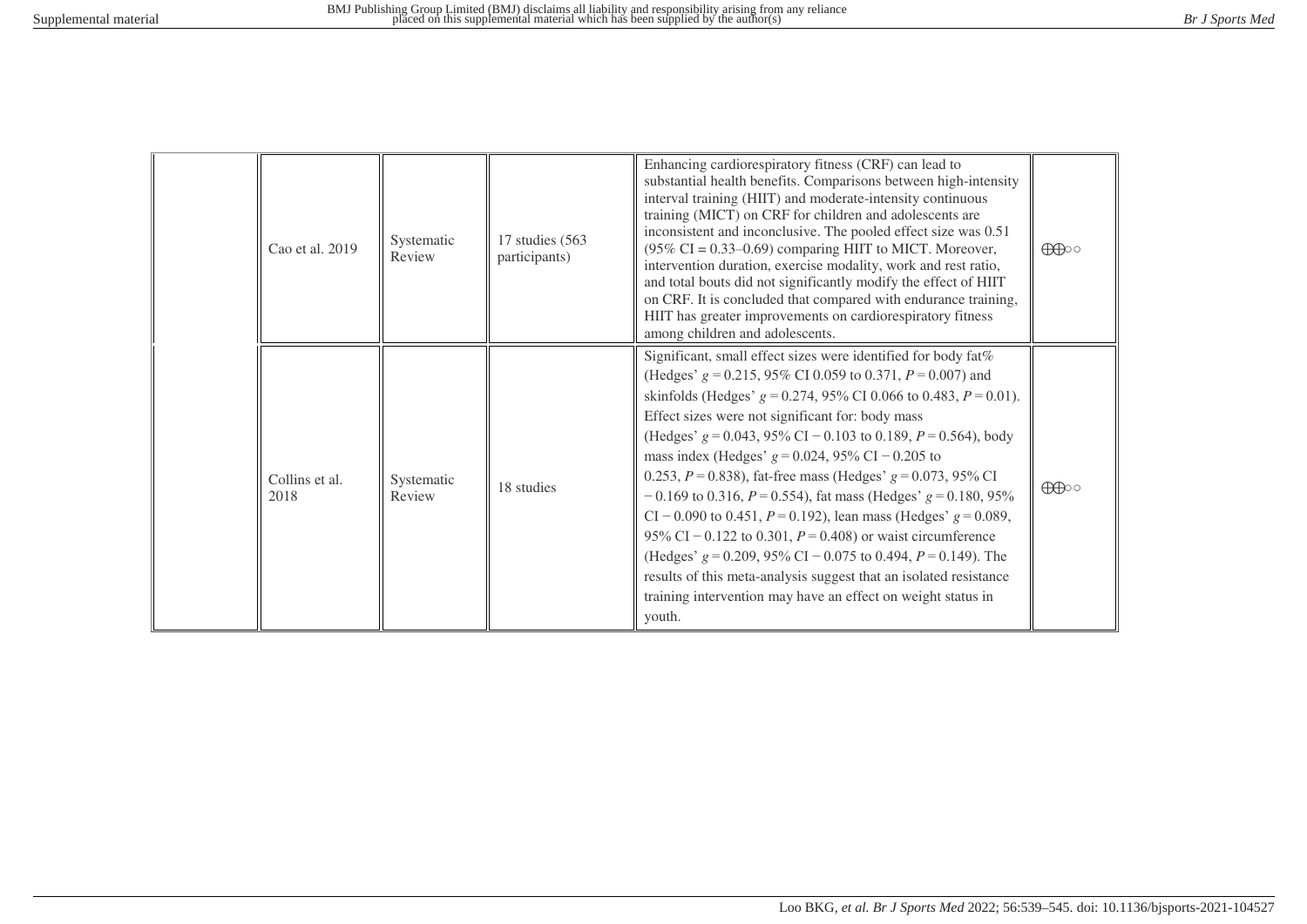| Eddolls et al.<br>2017 | Systematic<br>Review | 13 studies | This review found that high-intensity interval training in<br>children and adolescents is a time-effective method of<br>improving cardiovascular disease biomarkers, but evidence<br>regarding other health-related measures is more equivocal.<br>Running-based sessions, at an intensity of >90% heart rate<br>maximum/100-130% maximal aerobic velocity, two to three<br>times a week and with a minimum intervention duration of<br>7 weeks, elicit the greatest improvements in participant health.<br>While high-intensity interval training improves cardiovascular<br>disease biomarkers, and the evidence supports the effectiveness<br>of running-based sessions, as outlined above.  | $\bigoplus$                          |
|------------------------|----------------------|------------|-------------------------------------------------------------------------------------------------------------------------------------------------------------------------------------------------------------------------------------------------------------------------------------------------------------------------------------------------------------------------------------------------------------------------------------------------------------------------------------------------------------------------------------------------------------------------------------------------------------------------------------------------------------------------------------------------|--------------------------------------|
| Marque et al.<br>2018  | Systematic<br>Review | 51 studies | Results from 11 studies were inconsistent regarding the<br>relationship between objectively measured physical activity and<br>academic achievement. Ten of the 16 articles reported positive<br>associations between self-reported physical activity and<br>academic achievement. From the 22 studies that analysed the<br>relationship between cardiorespiratory fitness and academic<br>achievement, it was verified that they all generally support the<br>beneficial effect of cardiorespiratory fitness on students'<br>academic achievement. Higher cardiorespiratory fitness may be<br>important to enhance children and adolescents' health and,<br>additionally, academic achievement. | $\bigoplus\hspace{-0.15cm}\bigoplus$ |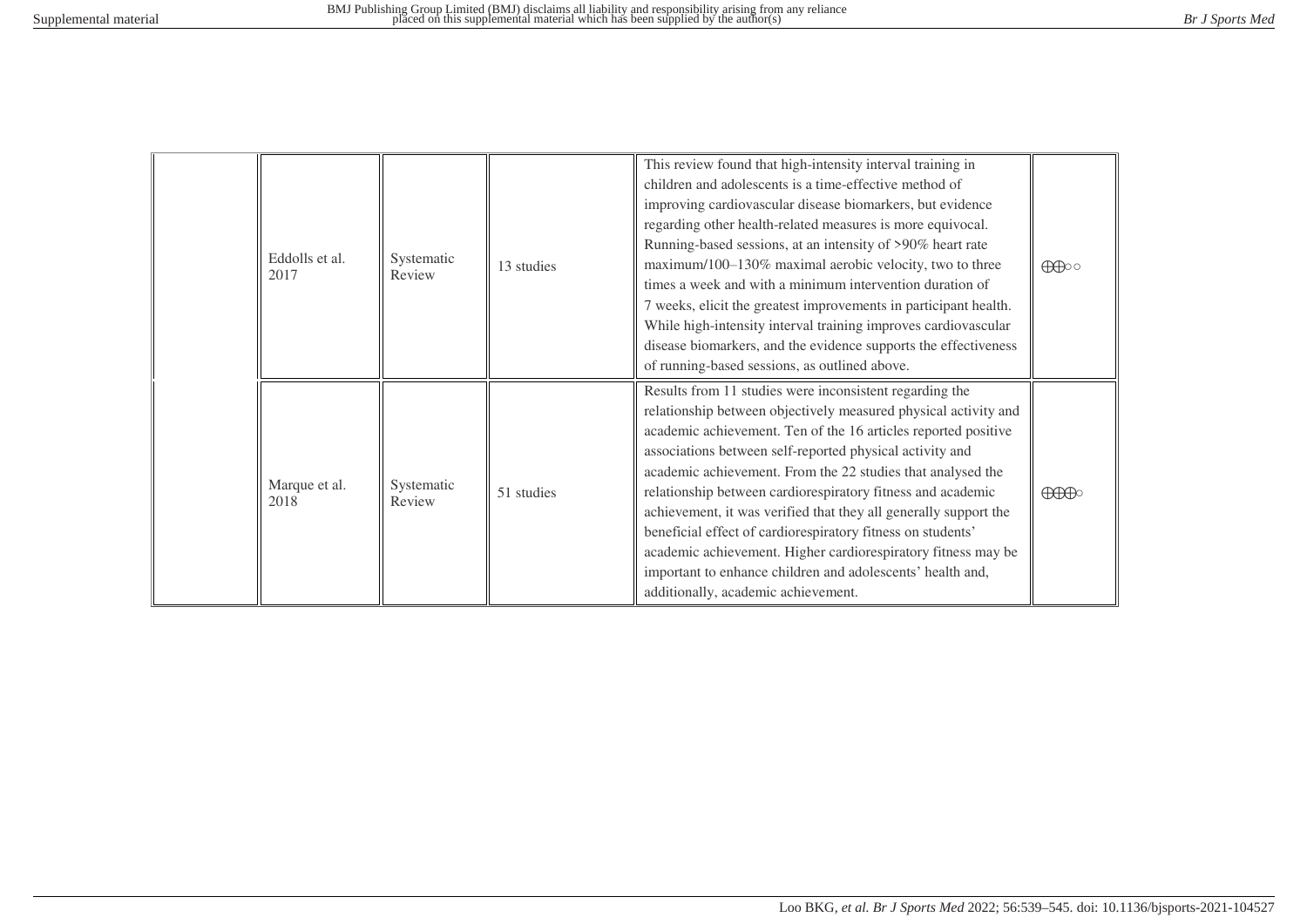| Martin et al.<br>2017                 | Systematic<br>Review | 15 studies                          | Six studies reporting on physical activity levels were found to<br>have medium-to-large effect sizes. All 4 studies reporting<br>learning outcomes showed positive effects of intervention<br>lessons. Teachers and students were pleased with the programs,<br>and enhanced on-task behavior was identified $(n = 3)$ . Positive<br>effects were also reported on students' body mass index levels<br>$(n = 3)$ . Physically active academic lessons increase physical<br>activity levels and may benefit learning and health outcomes.<br>Both students and teachers positively received and enjoyed<br>these teaching methods. These findings emphasize the need for<br>such interventions to contribute toward public health policy. | $\bigoplus\hspace{-0.18cm}\bigoplus$ |
|---------------------------------------|----------------------|-------------------------------------|------------------------------------------------------------------------------------------------------------------------------------------------------------------------------------------------------------------------------------------------------------------------------------------------------------------------------------------------------------------------------------------------------------------------------------------------------------------------------------------------------------------------------------------------------------------------------------------------------------------------------------------------------------------------------------------------------------------------------------------|--------------------------------------|
| Miguel-Berges et<br>al. 2018          | Systematic<br>Review | 36 studies                          | Most studies (30/36; 83%) were cross sectional and all used<br>proxies for adiposity, such as body mass index (BMI) or BMI z-<br>score as the outcome measure. Few studies (2/36; 6%) focused<br>on preschool children. There was consistent evidence of<br>negative associations between walking and adiposity;<br>significant negative associations were observed in 72% (26/36)<br>of studies overall. The present review supports the hypothesis<br>that higher levels of walking are protective against child and<br>adolescent obesity.                                                                                                                                                                                            | $\bigoplus$                          |
| Pozuelo-<br>Carrascosa et al.<br>2018 | Systematic<br>Review | 19 studies (11988)<br>participants) | School-based PA programs were associated with a significant<br>small improvement in WC (ES = $-0.14$ ; 95% confidence<br>interval [CI]: $-0.22$ to $-0.07$ ; $P < .001$ ), DBP (ES = $-0.21$ ; 95%<br>CI: $-0.42$ to $-0.01$ ; $P = .040$ ), and fasting insulin (ES = $-0.12$ ;<br>95% CI: $-0.20$ to $-0.04$ ; $P = .003$ ). School-based PA<br>interventions improve some cardiometabolic risk factors in<br>children, such as WC, DBP, and fasting insulin.                                                                                                                                                                                                                                                                          | $\bigoplus\hspace{-0.15cm}\bigoplus$ |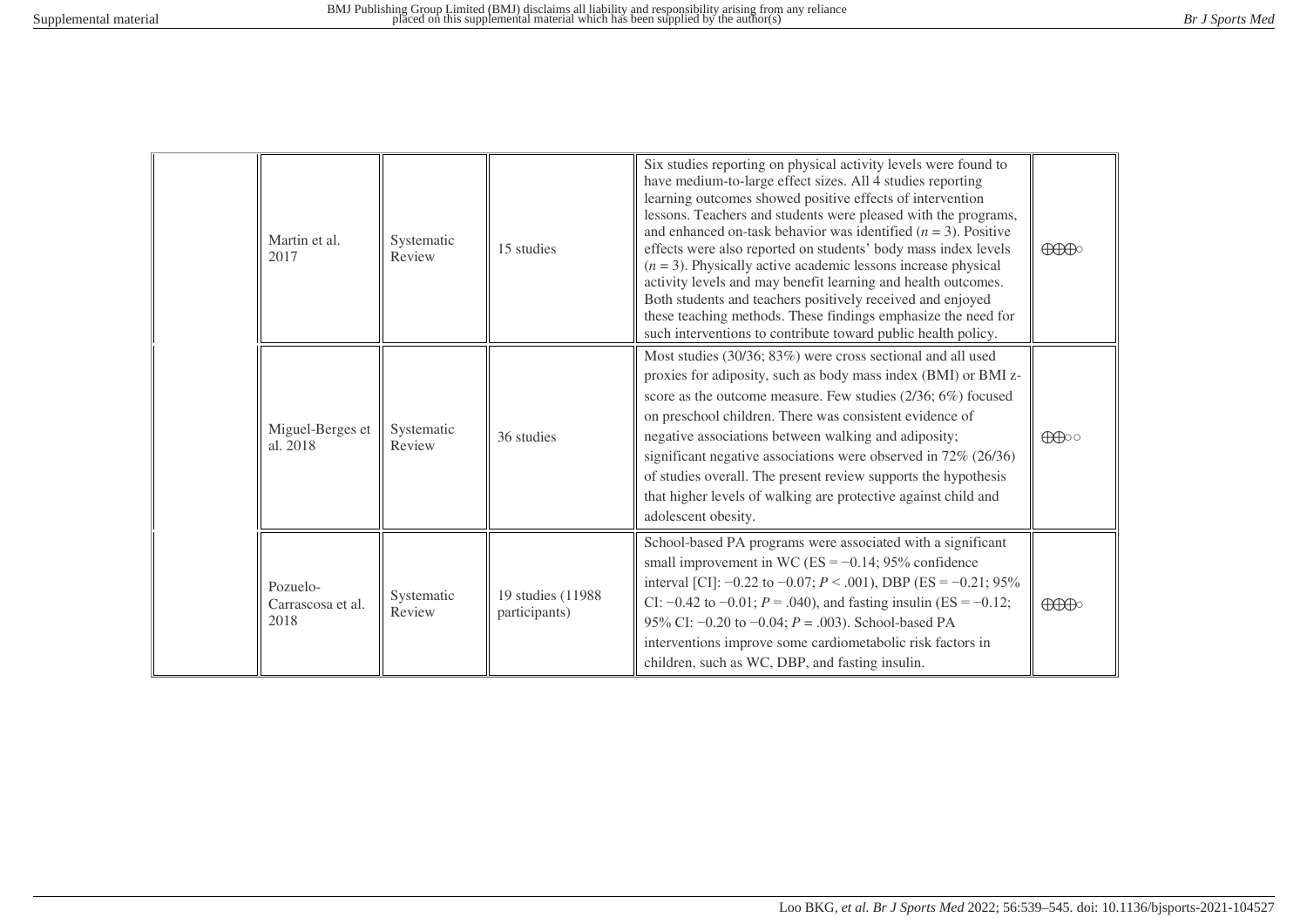|  | Xue et al. 2019 | Systematic<br>Review | 19 studies (5038)<br>participants) | The results showed that chronic exercise interventions<br>improved overall EFs (standardised mean difference<br>$(SMD)=0.20, 95\% \text{ CI } 0.09 \text{ to } 0.30, p<0.05$ and inhibitory<br>control (SMD=0.26, 95% CI 0.08 to 0.45, P<0.05). In meta<br>regression, higher body mass index was associated with greater<br>improvements in overall EFs performance ( $\beta$ =0.03, 95% CI<br>$0.0002$ to 0.06, p<0.05), whereas age and exercise duration<br>were not. In subgroup analysis by intervention modality, sports<br>and PA programme (SMD=0.21, 95% CI 0.12 to 0.31, $p<0.05$ )<br>and curricular PA (SMD=0.39, 95% CI 0.08 to 0.69, $p<0.05$ )<br>improved overall EFs performance, but integrated PA did not<br>(SMD=0.02, 95% CI -0.05 to 0.09, p>0.05). Interventions with<br>a session length $\leq 90$ minutes improved overall EFs<br>performance (SMD=0.24, 95%CI 0.10 to 0.39, p=0.02), but<br>session length $\geq$ 90 minutes did not (SMD=0.05, 95%CI -0.03<br>to 0.14). No other moderator was found to have an effect.<br>Despite small effect sizes, chronic exercise interventions,<br>implemented in curricular or sports and PA programme settings,<br>might be a promising way to promote multiple aspects of<br>executive functions, especially inhibitory control. | $\bigoplus$ |
|--|-----------------|----------------------|------------------------------------|--------------------------------------------------------------------------------------------------------------------------------------------------------------------------------------------------------------------------------------------------------------------------------------------------------------------------------------------------------------------------------------------------------------------------------------------------------------------------------------------------------------------------------------------------------------------------------------------------------------------------------------------------------------------------------------------------------------------------------------------------------------------------------------------------------------------------------------------------------------------------------------------------------------------------------------------------------------------------------------------------------------------------------------------------------------------------------------------------------------------------------------------------------------------------------------------------------------------------------------------------------------------------------------------------------|-------------|
|--|-----------------|----------------------|------------------------------------|--------------------------------------------------------------------------------------------------------------------------------------------------------------------------------------------------------------------------------------------------------------------------------------------------------------------------------------------------------------------------------------------------------------------------------------------------------------------------------------------------------------------------------------------------------------------------------------------------------------------------------------------------------------------------------------------------------------------------------------------------------------------------------------------------------------------------------------------------------------------------------------------------------------------------------------------------------------------------------------------------------------------------------------------------------------------------------------------------------------------------------------------------------------------------------------------------------------------------------------------------------------------------------------------------------|-------------|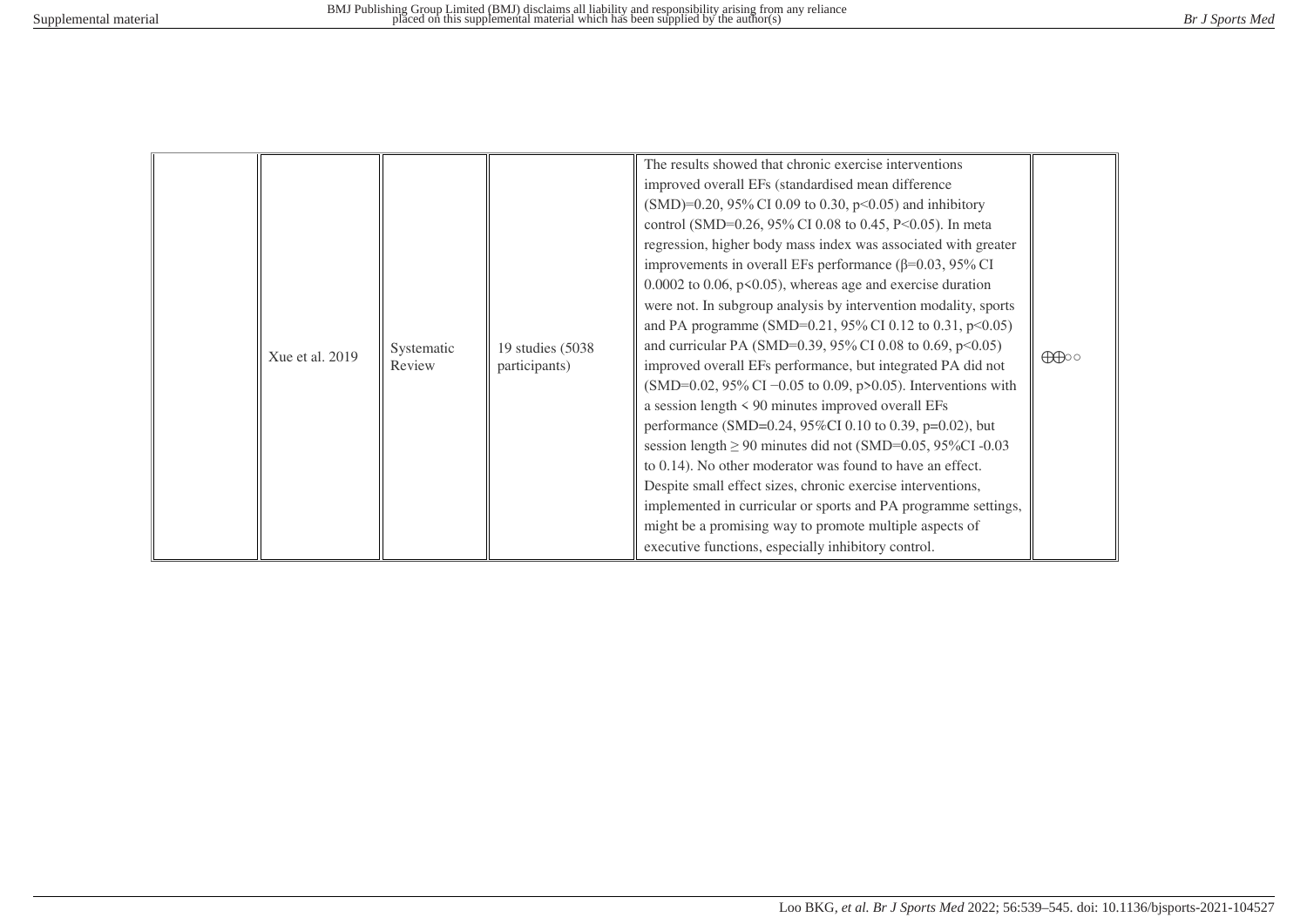| Sedentary<br>Behaviour | Carson V et al.<br>2011 | Cross-<br>Sectional | 2527 participants | Volume and patterns of sedentary behavior were not predictors<br>of high CRS after adjusting for MVPA and other confounders<br>$(P > 0.1)$ . For types of sedentary behavior, high TV use, but not<br>high computer use, was a predictor of high CRS after<br>adjustment for MVPA and other confounders. Children and<br>adolescents who watched $\geq$ 4 hours per day of TV were 2.53<br>(95% confidence interval: 1.45-4.42) times more likely to have<br>high CRS than those who watched <1 hour per day. MVPA<br>predicted high CRS after adjusting for all sedentary behavior<br>measures and other confounders. After adjustment for waist<br>circumference, MVPA also predicted high non-obesity CRS;<br>however, the same relationship was not seen with TV use | $\bigoplus$ |
|------------------------|-------------------------|---------------------|-------------------|--------------------------------------------------------------------------------------------------------------------------------------------------------------------------------------------------------------------------------------------------------------------------------------------------------------------------------------------------------------------------------------------------------------------------------------------------------------------------------------------------------------------------------------------------------------------------------------------------------------------------------------------------------------------------------------------------------------------------------------------------------------------------|-------------|
|                        | Veitch J et al.<br>2012 | Cross-<br>Sectional | 544 participants  | Cross-sectional and prospective regression analyses showed that<br>a more positive social network and higher social trust/cohesion<br>was related to lower BMI among children. There was no<br>evidence that time spent in physical activity or sedentary<br>behaviors mediated this relation, despite significant associations<br>between social networks and screen-time and between screen-<br>time and BMI.                                                                                                                                                                                                                                                                                                                                                          | $\bigoplus$ |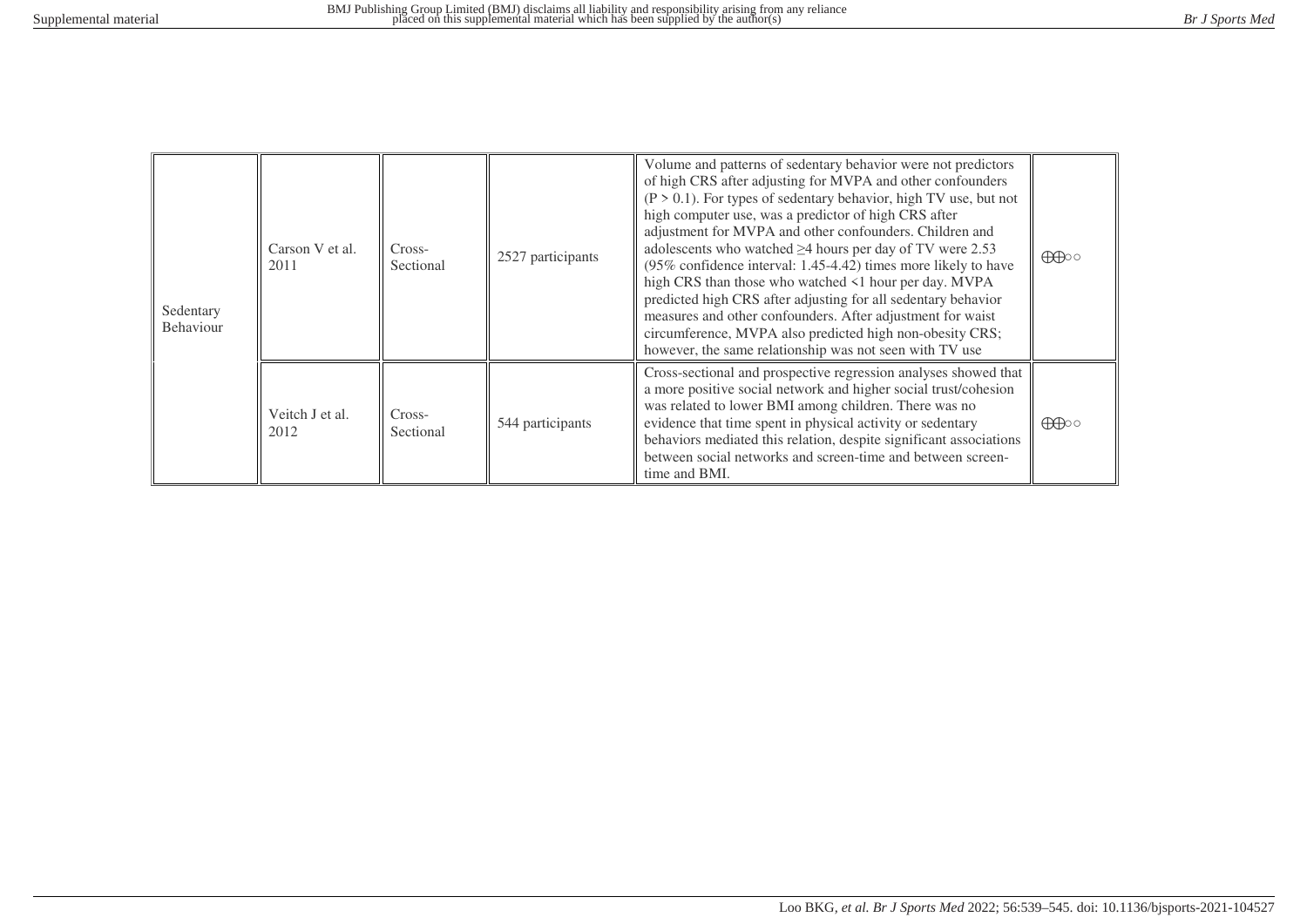|  | Tremblay MS et<br>al. 2011 | Systematic<br>Review | 232 studies (983840)<br>participants) | Television (TV) watching was the most common measure of<br>sedentary behaviour and body composition was the most<br>common outcome measure. Qualitative analysis of all studies<br>revealed a dose-response relation between increased sedentary<br>behaviour and unfavourable health outcomes. Watching TV for<br>more than 2 hours per day was associated with unfavourable<br>body composition, decreased fitness, lowered scores for self-<br>esteem and pro-social behaviour and decreased academic<br>achievement. Meta-analysis was completed for randomized<br>controlled studies that aimed to reduce sedentary time and<br>reported change in body mass index (BMI) as their primary<br>outcome. In this regard, a metaanalysis revealed an overall<br>significant effect of -0.81 (95% CI of -1.44 to -0.17, $p = 0.01$ )<br>indicating an overall decrease in mean BMI associated with the<br>interventions. There is a large body of evidence from all study<br>designs which suggests that decreasing any type of sedentary<br>time is associated with lower health risk in youth aged 5-17<br>years. In particular, the evidence suggests that daily TV viewing<br>in excess of 2 hours is associated with reduced physical and<br>psychosocial health, and that lowering sedentary time leads to<br>reductions in BMI. | $\bigoplus\hspace{-0.15cm}\bigoplus$ |
|--|----------------------------|----------------------|---------------------------------------|----------------------------------------------------------------------------------------------------------------------------------------------------------------------------------------------------------------------------------------------------------------------------------------------------------------------------------------------------------------------------------------------------------------------------------------------------------------------------------------------------------------------------------------------------------------------------------------------------------------------------------------------------------------------------------------------------------------------------------------------------------------------------------------------------------------------------------------------------------------------------------------------------------------------------------------------------------------------------------------------------------------------------------------------------------------------------------------------------------------------------------------------------------------------------------------------------------------------------------------------------------------------------------------------------------------------------------------|--------------------------------------|
|--|----------------------------|----------------------|---------------------------------------|----------------------------------------------------------------------------------------------------------------------------------------------------------------------------------------------------------------------------------------------------------------------------------------------------------------------------------------------------------------------------------------------------------------------------------------------------------------------------------------------------------------------------------------------------------------------------------------------------------------------------------------------------------------------------------------------------------------------------------------------------------------------------------------------------------------------------------------------------------------------------------------------------------------------------------------------------------------------------------------------------------------------------------------------------------------------------------------------------------------------------------------------------------------------------------------------------------------------------------------------------------------------------------------------------------------------------------------|--------------------------------------|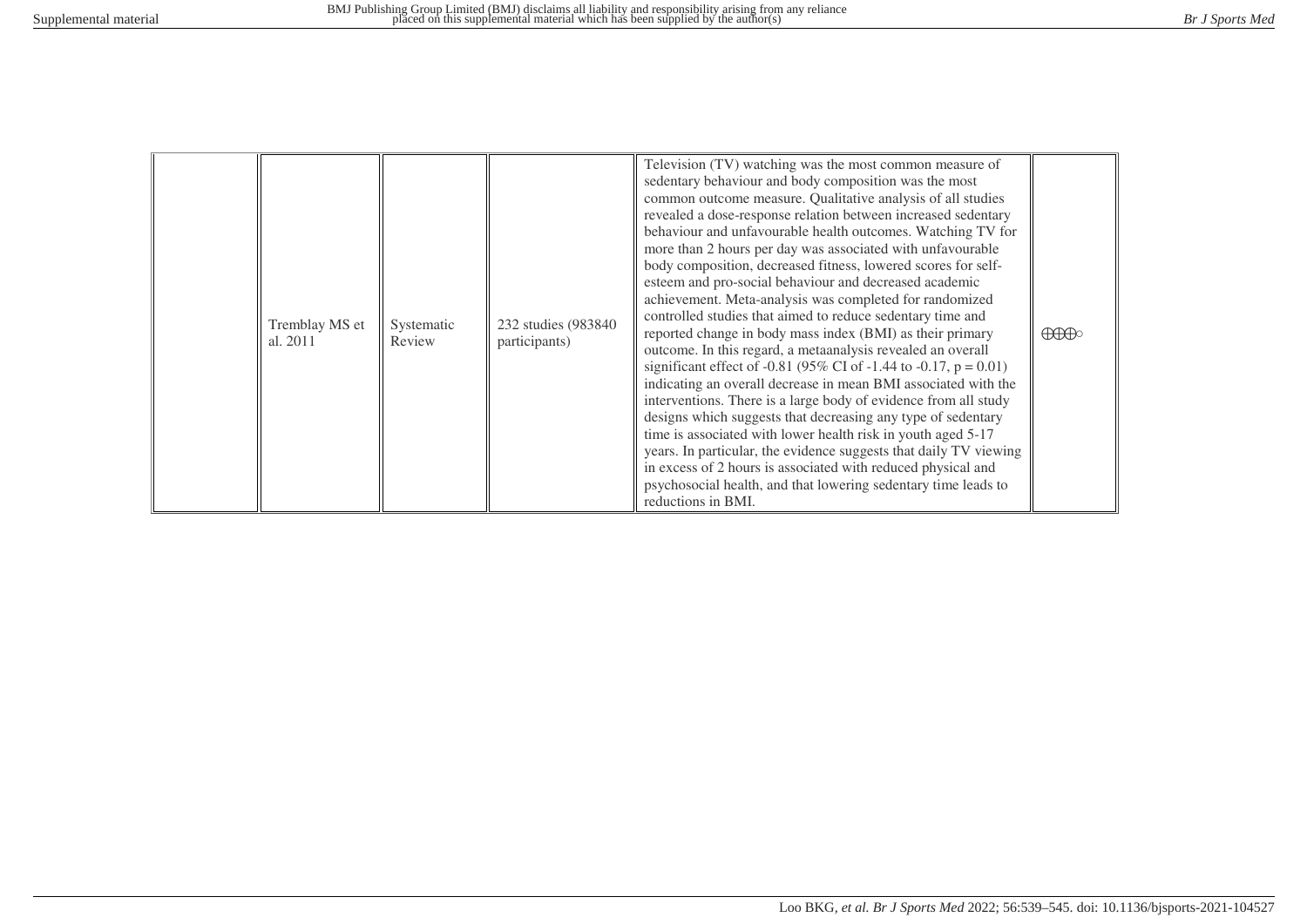| Twenge JM et al.<br>2018  | Cross-<br>Sectional         | 40337 participants | After 1 h/day of use, more hours of daily screen time were<br>associated with lower psychological well-being, including less<br>curiosity, lower self-control, more distractibility, more<br>difficulty making friends, less emotional stability, being more<br>difficult to care for, and inability to finish tasks. Among 14- to<br>17-year-olds, high users of screens $(7 + h/day vs. low users of$<br>1 h/day) were more than twice as likely to ever have been<br>diagnosed with depression (RR 2.39, 95% CI 1.54, 3.70), ever<br>diagnosed with anxiety (RR 2.26, CI 1.59, 3.22), treated by a<br>mental health professional (RR 2.22, CI 1.62, 3.03) or have<br>taken medication for a psychological or behavioral issue (RR<br>2.99, CI 1.94, 4.62) in the last 12 months. Moderate use of<br>screens (4 h/day) was also associated with lower psychological<br>well-being. Non-users and low users of screens generally did<br>not differ in well-being. Associations between screen time and<br>lower psychological well-being were larger among adolescents<br>than younger children. | $\bigoplus$ |
|---------------------------|-----------------------------|--------------------|---------------------------------------------------------------------------------------------------------------------------------------------------------------------------------------------------------------------------------------------------------------------------------------------------------------------------------------------------------------------------------------------------------------------------------------------------------------------------------------------------------------------------------------------------------------------------------------------------------------------------------------------------------------------------------------------------------------------------------------------------------------------------------------------------------------------------------------------------------------------------------------------------------------------------------------------------------------------------------------------------------------------------------------------------------------------------------------------------|-------------|
| Schimdt ME et<br>al. 2012 | Systematic<br>Review        | 47 studies         | Twenty-nine achieved significant reductions in TV viewing or<br>screen-media use. Studies utilizing electronic TV monitoring<br>devices, contingent feedback systems, and clinic-based<br>counseling were most effective. While studies have reduced<br>screen-media use in children, there are several research gaps,<br>including a relative paucity of studies targeting young children<br>$(n = 13)$ or minorities $(n = 14)$ , limited long-term (>6 month)<br>follow-up data ( $n = 5$ ), and few ( $n = 4$ ) targeting removing TVs<br>from children's bedrooms. Attention to these issues may help<br>increase the effectiveness of existing strategies for screen time<br>reduction and extend them to different populations.                                                                                                                                                                                                                                                                                                                                                            | $\bigoplus$ |
| Drummy C et al.<br>2016   | Randomised<br>Control Trial | 120 participants   | Compared with the control group, the intervention group<br>significantly increased weekday MVPA (+9.5 min) from<br>baseline to post-intervention. There were no significant changes<br>in BMI; however, an increase in sum-of-skinfolds of the<br>intervention group was observed.                                                                                                                                                                                                                                                                                                                                                                                                                                                                                                                                                                                                                                                                                                                                                                                                                | $\bigoplus$ |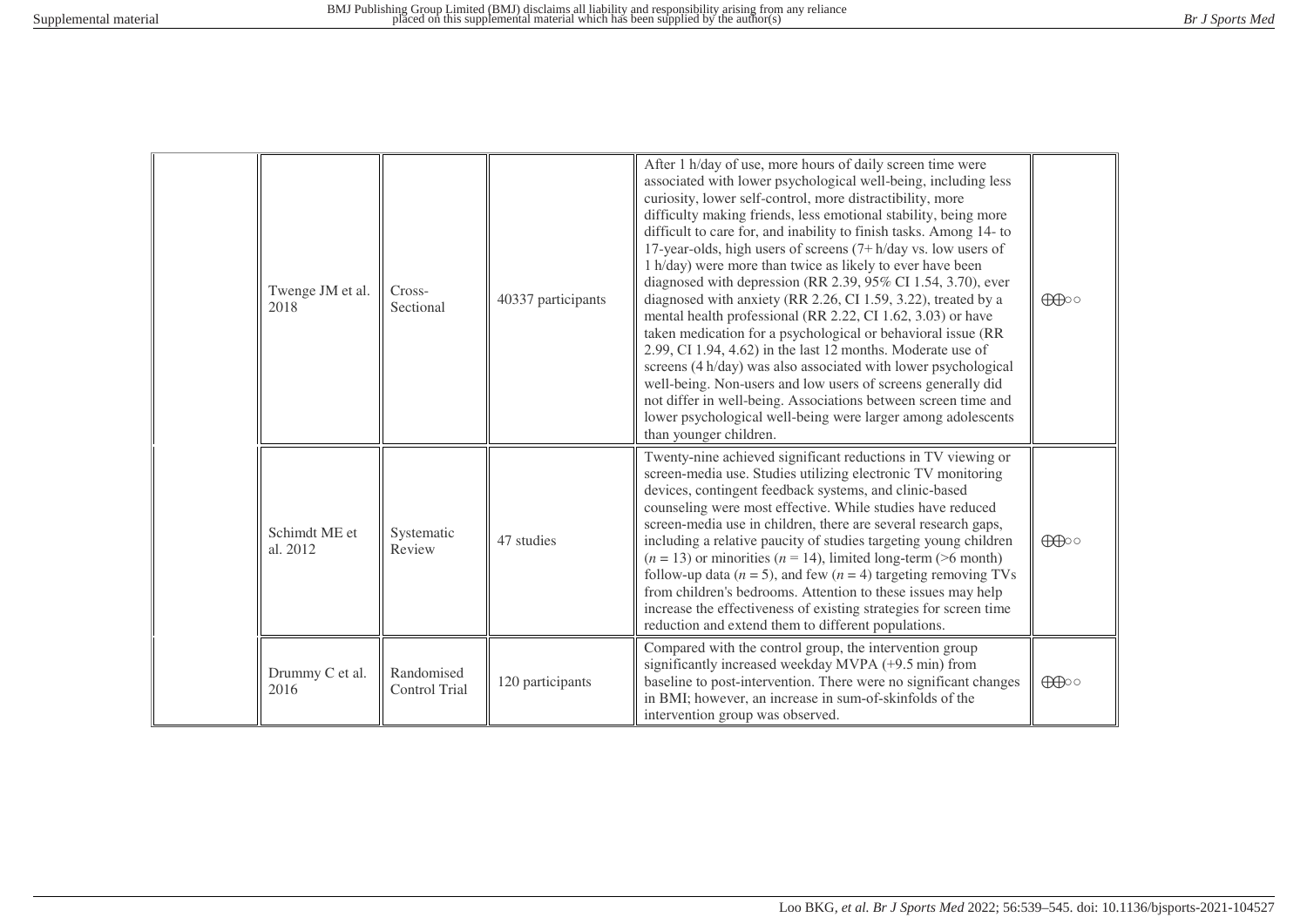| Ma JK et al.<br>2014 | Single Cross-<br>Over | 50 participants | When comparing no-activity breaks with FUNtervals the grade<br>4 class demonstrated reductions in both passive (no activity $=$<br>29% ± 13% vs. FUNterval = $25\%$ ± 13%, $p < 0.05$ , effect size<br>$(ES) = 0.31$ ) and motor (no activity = 31% $\pm$ 16% vs.<br>FUNterval = $24\% \pm 13\%, p \le 0.01$ , ES = 0.48) off-task<br>behaviour following FUNtervals. Similarly, in the grade 2 class,<br>passive (no activity = $23\% \pm 14\%$ vs. FUNterval = $14\% \pm$<br>10%, $p \le 0.01$ , ES = 0.74), verbal (no activity = 8% ± 8% vs.<br>FUNterval = $5\% \pm 5\%, p \le 0.05$ , ES = 0.45), and motor (no<br>activity = 29% ± 17% vs. FUNterval = 14% ± 10%, $p < 0.01$ ,<br>$ES = 1.076$ ) off-task behaviours were reduced following<br>FUNtervals. In both classrooms the effects of physical activity<br>were greatest in those students demonstrating the highest rates<br>of off-task behaviour on no-activity days. These data<br>demonstrate that very brief high-intensity bouts of exercise can<br>improve off-task behaviour in grade 2 and 4 students,<br>particularly in students with high rates of such behaviour. | $\bigoplus$ 00 |
|----------------------|-----------------------|-----------------|-----------------------------------------------------------------------------------------------------------------------------------------------------------------------------------------------------------------------------------------------------------------------------------------------------------------------------------------------------------------------------------------------------------------------------------------------------------------------------------------------------------------------------------------------------------------------------------------------------------------------------------------------------------------------------------------------------------------------------------------------------------------------------------------------------------------------------------------------------------------------------------------------------------------------------------------------------------------------------------------------------------------------------------------------------------------------------------------------------------------------------------------------|----------------|
| Fang et al. 2019     | Systematic<br>Review  | 16 studies      | When compared with the screen time $\leq 2$ hr/day, an increased<br>overweight/obesity risk among children was shown in the<br>screen time $\geq$ 2 hr/day (OR = 1.67; 95% CI [1.48,<br>1.88], $P \le 0.0001$ . The subgroup analysis showed a positive<br>association between the different types of screen time and<br>overweight/obesity among children. Based on our study,<br>increasing screen time could be a risk factor for being<br>overweight/obesity in children and adolescents.                                                                                                                                                                                                                                                                                                                                                                                                                                                                                                                                                                                                                                                 | $\bigoplus$    |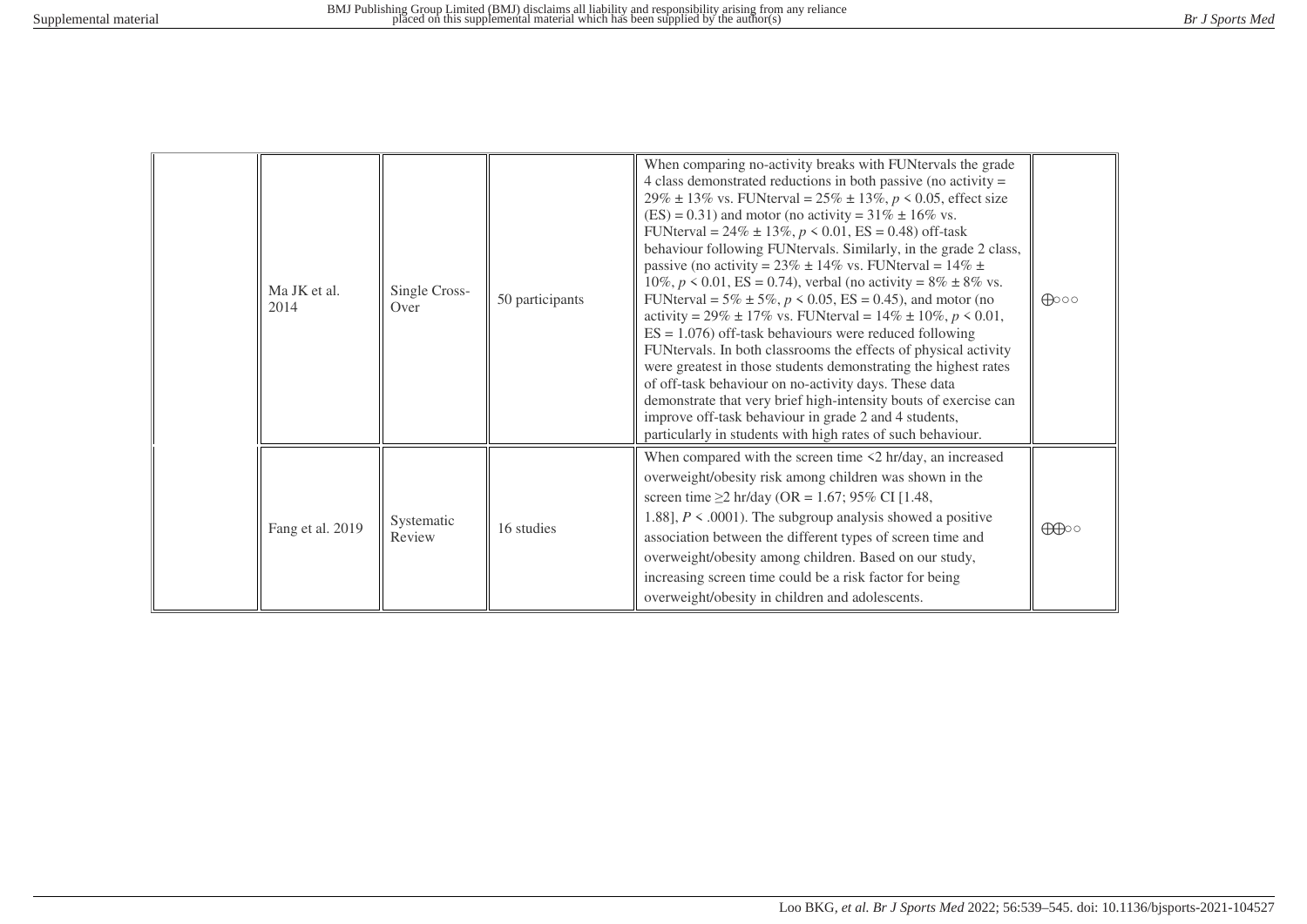|       | Koedijk et al.<br>Systematic<br>Review<br>2017 | 17 studies           | Several studies that used DXA or quantitative ultrasound<br>suggested that objectively measured SB was negatively<br>associated with lower extremity bone outcomes, such as<br>femoral neck bone mineral density. The magnitude of this<br>negative association was small and independent of moderate-to-<br>vigorous physical activity. In contrast to the lower extremities,<br>there was insufficient evidence for an association of lumbar<br>spine bone outcomes with objectively measured SB. In high-<br>quality studies that used DXA, no association was observed<br>between objectively measured SB and total body bone<br>outcomes. In studies using questionnaires, none of these<br>relationships were observed. | $\bigoplus\limits_{i=1}^n\bigoplus\limits_{i=1}^n\bigoplus\limits_{i=1}^n\bigoplus\limits_{i=1}^n\bigoplus\limits_{i=1}^n\bigoplus\limits_{i=1}^n\bigoplus\limits_{i=1}^n\bigoplus\limits_{i=1}^n\bigoplus\limits_{i=1}^n\bigoplus\limits_{i=1}^n\bigoplus\limits_{i=1}^n\bigoplus\limits_{i=1}^n\bigoplus\limits_{i=1}^n\bigoplus\limits_{i=1}^n\bigoplus\limits_{i=1}^n\bigoplus\limits_{i=1}^n\bigoplus\limits_{i=1}^$                                                                                                                                                                                           |                                                                                                                                                                                                                                                                                                                                                                                                                                          |
|-------|------------------------------------------------|----------------------|-------------------------------------------------------------------------------------------------------------------------------------------------------------------------------------------------------------------------------------------------------------------------------------------------------------------------------------------------------------------------------------------------------------------------------------------------------------------------------------------------------------------------------------------------------------------------------------------------------------------------------------------------------------------------------------------------------------------------------|---------------------------------------------------------------------------------------------------------------------------------------------------------------------------------------------------------------------------------------------------------------------------------------------------------------------------------------------------------------------------------------------------------------------------------------------------------------------------------------------------------------------------------------------------------------------------------------------------------------------|------------------------------------------------------------------------------------------------------------------------------------------------------------------------------------------------------------------------------------------------------------------------------------------------------------------------------------------------------------------------------------------------------------------------------------------|
|       | Stanczykiewicz<br>et al. 2019                  | Systematic<br>Review | 31 studies                                                                                                                                                                                                                                                                                                                                                                                                                                                                                                                                                                                                                                                                                                                    | Both the systematic review and meta-analysis indicated that<br>overall average effects were small: higher levels of symptoms<br>of anxiety were associated with higher levels of SB<br>(weighted $r = .093, 95\%$ CI [.055, .130], $p < .001$ ). Moderator<br>analyses indicated that trends for stronger effects were observed<br>among adults, compared to children/adolescents ( $p = .085$ ).                                                                                                                                                                                                                   | $\bigoplus$                                                                                                                                                                                                                                                                                                                                                                                                                              |
| Sleep | Chaput et al.<br>2016                          | Systematic<br>Review | 141 studies (592215)<br>participants)                                                                                                                                                                                                                                                                                                                                                                                                                                                                                                                                                                                                                                                                                         | Overall, longer sleep duration was associated with lower<br>adiposity indicators, better emotional regulation, better<br>academic achievement, and better quality of life/well-being.<br>The evidence was mixed and/or limited for the association<br>between sleep duration and cognition, harms/injuries, and<br>cardiometabolic biomarkers. The quality of evidence ranged<br>from very low to high across study designs and health<br>indicators. In conclusion, we confirmed previous investigations<br>showing that shorter sleep duration is associated with adverse<br>physical and mental health outcomes. | $\bigoplus\hspace{-0.18cm}\bigoplus\hspace{-0.18cm}\bigoplus\hspace{-0.18cm}\bigoplus\hspace{-0.18cm}\bigoplus\hspace{-0.18cm}\bigoplus\hspace{-0.18cm}\bigoplus\hspace{-0.18cm}\bigoplus\hspace{-0.18cm}\bigoplus\hspace{-0.18cm}\bigoplus\hspace{-0.18cm}\bigoplus\hspace{-0.18cm}\bigoplus\hspace{-0.18cm}\bigoplus\hspace{-0.18cm}\bigoplus\hspace{-0.18cm}\bigoplus\hspace{-0.18cm}\bigoplus\hspace{-0.18cm}\bigoplus\hspace{-0.18$ |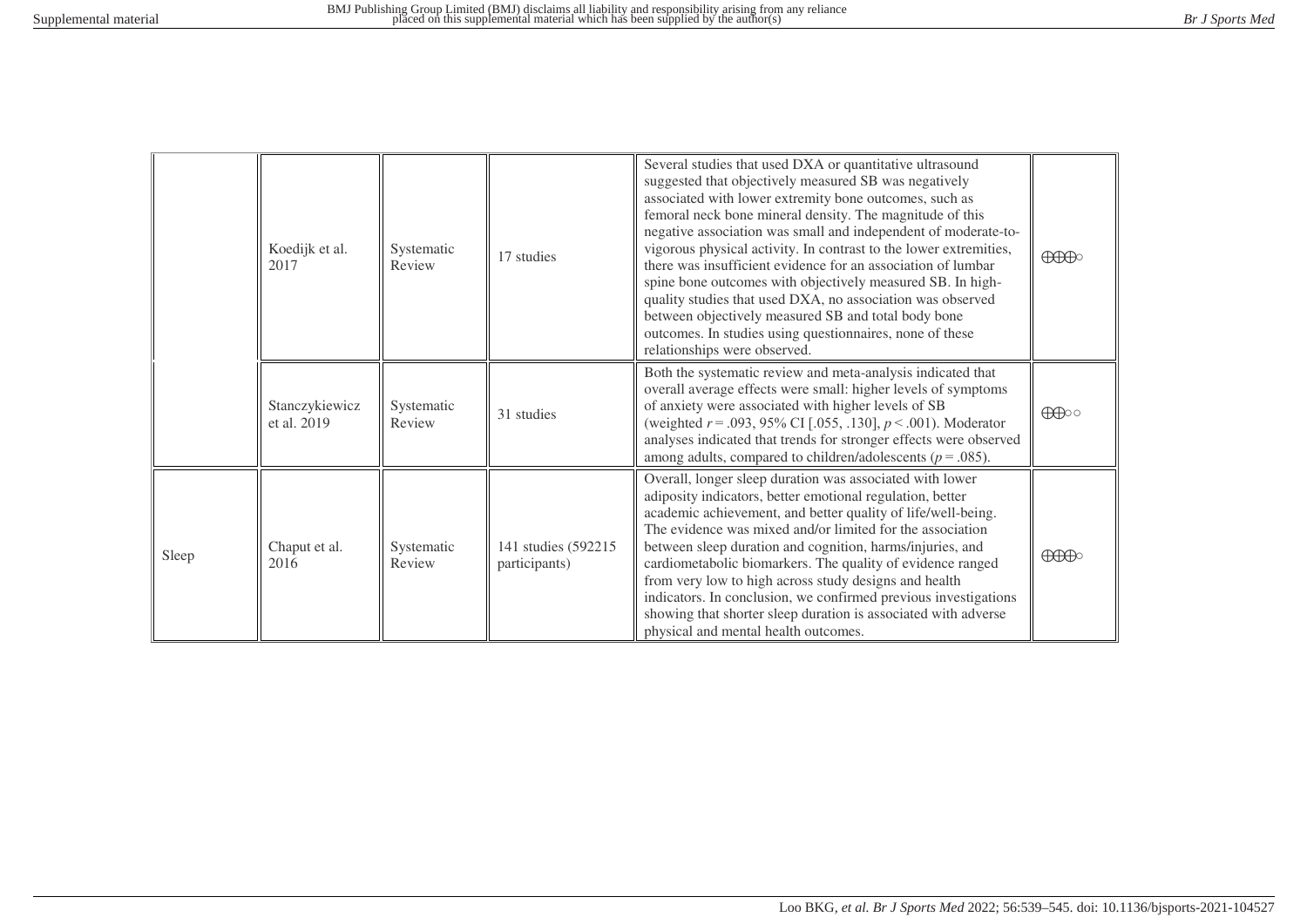| Fatima Y et al.<br>2015  | Systematic<br>Review                  | 22 studies (24821<br>participants)       | A review of 22 longitudinal studies, with subjects from diverse<br>backgrounds, suggested an inverse association between sleep<br>duration and BMI. Meta-analysis of 11 longitudinal studies,<br>comprising 24,821 participants, revealed that subjects sleeping<br>for short duration had twice the risk of being overweight/obese,<br>compared with subjects sleeping for long duration (odds ratio<br>$2.15$ ; 95% confidence interval: 1.64–2.81). This study provides<br>evidence that short sleep duration in young subjects is<br>significantly associated with future overweight/obesity.                                                                                                                                                                                                                                                              | $\bigoplus$    |
|--------------------------|---------------------------------------|------------------------------------------|----------------------------------------------------------------------------------------------------------------------------------------------------------------------------------------------------------------------------------------------------------------------------------------------------------------------------------------------------------------------------------------------------------------------------------------------------------------------------------------------------------------------------------------------------------------------------------------------------------------------------------------------------------------------------------------------------------------------------------------------------------------------------------------------------------------------------------------------------------------|----------------|
| Dutil C et al.<br>2017   | Narrative<br>Review                   | 23 studies                               | Notwithstanding the conflicting results found in these studies<br>and despite being attenuated by adiposity level, maturity, sex<br>and age, there is still some compelling evidence for an<br>association between sleep duration (for both objective or<br>subjective measurements of duration) and architecture with one<br>or more T2D biomarkers in children and adolescents. The<br>majority of the studies reviewed did focus on sleep duration and<br>one or more T2D biomarkers in children and adolescents, but<br>sleep architecture, more precisely the suppression of slow wave<br>sleep and rapid eye movement sleep, has also been shown to be<br>associated with insulin resistance. Only two studies looked at<br>sleep quality, and the association between sleep quality and<br>insulin resistance was not independent of level of adiposity | $\bigoplus$ 00 |
| Sparano S et al.<br>2019 | Cross-<br>Sectional /<br>Longitudinal | 7974 participants /<br>5656 participants | Children reporting shorter sleep duration at T0 had significantly<br>higher BP values (P for trend $\leq 0.001$ ) compared to those who<br>slept more. Prospective analyses showed that shorter sleep<br>duration at baseline predicted, over the 2-year follow-up, higher<br>increases in systolic blood pressure and diastolic blood<br>pressure, after adjustment for age, sex, country of origin, BMI<br>z-score, parenteral education, physical activity, screen time, and<br>T0 value of the examined outcome variables ( $P$ for trend $\leq$<br>0.001). Our findings reveal that shorter sleep duration is<br>associated with higher BP in childhood, suggesting that sleep<br>may be a potential risk factor for hypertension later in life.                                                                                                          | $\bigoplus$    |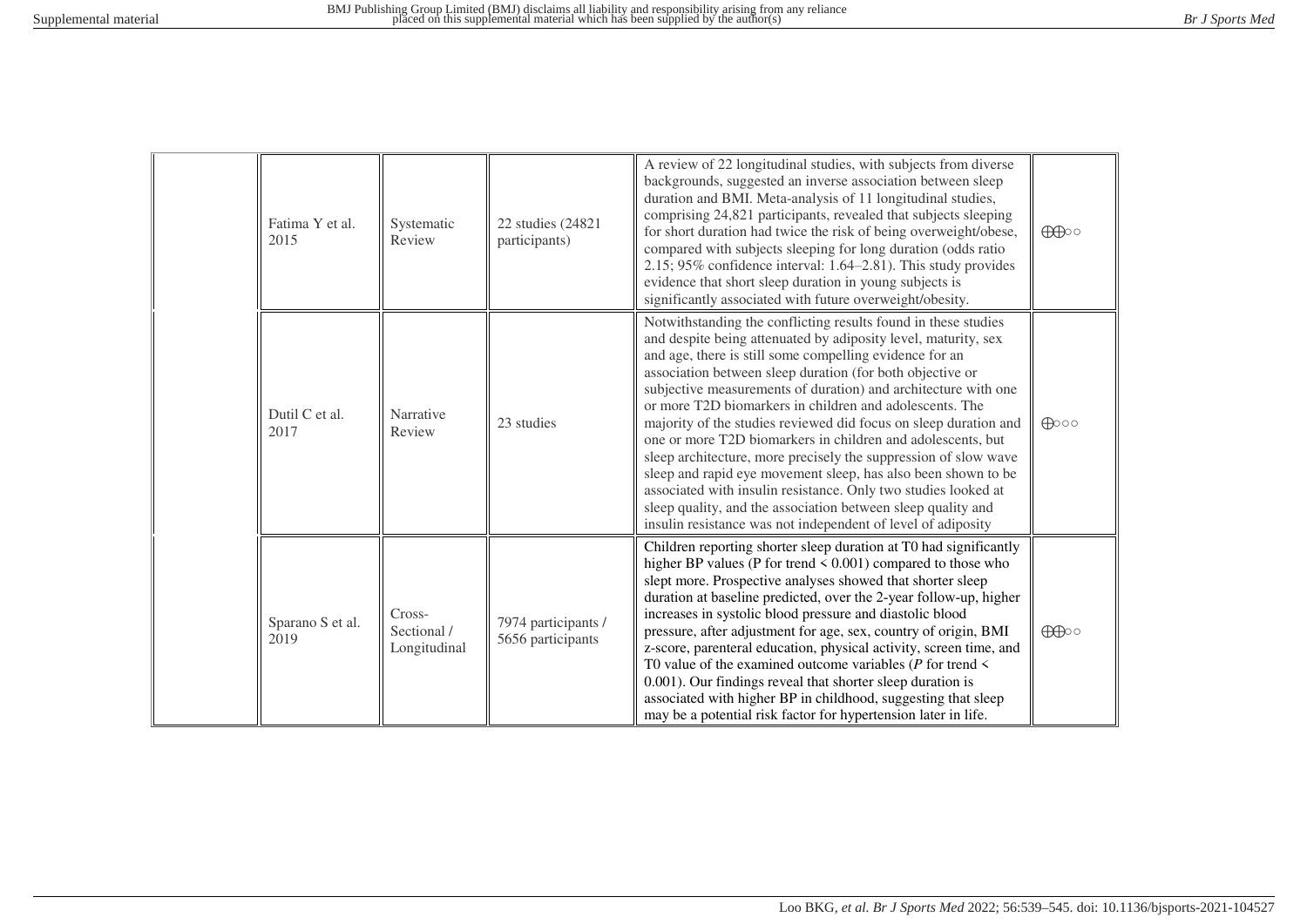|                    | Belmon et al.<br>2019      | Systematic<br>Review | 45 studies | We found strong evidence for child age and moderate evidence<br>for screen time, past sleep behavior, and a difficult temperament<br>as determinant of sleep duration. For determinants of sleep<br>quality, evidence was either insufficient or inconsistent. We<br>found moderate evidence for week schedule as a determinant of<br>sleep timing, with later bed- and wake times in weekends.                                                                                                                                                                                                                                                                                                                                                                                                                                             | $\bigoplus$ |
|--------------------|----------------------------|----------------------|------------|---------------------------------------------------------------------------------------------------------------------------------------------------------------------------------------------------------------------------------------------------------------------------------------------------------------------------------------------------------------------------------------------------------------------------------------------------------------------------------------------------------------------------------------------------------------------------------------------------------------------------------------------------------------------------------------------------------------------------------------------------------------------------------------------------------------------------------------------|-------------|
| Eating<br>Activity | Scaglioni S et al.<br>2018 | Narrative<br>Review  | 88 studies | The family system that surrounds a child's domestic life will<br>have an active role in establishing and promoting behaviours<br>that will persist throughout his or her life. Early-life experiences<br>with various tastes and flavours have a role in promoting<br>healthy eating in future life. The nature of a narrative review<br>makes it difficult to integrate complex interactions when large<br>sets of studies are involved. In the current analysis, parental<br>food habits and feeding strategies are the most dominant<br>determinants of a child's eating behaviour and food choices.<br>Parents should expose their offspring to a range of good food<br>choices while acting as positive role models. Prevention<br>programmes should be addressed to them, taking into account<br>socioeconomic aspects and education. | $\bigoplus$ |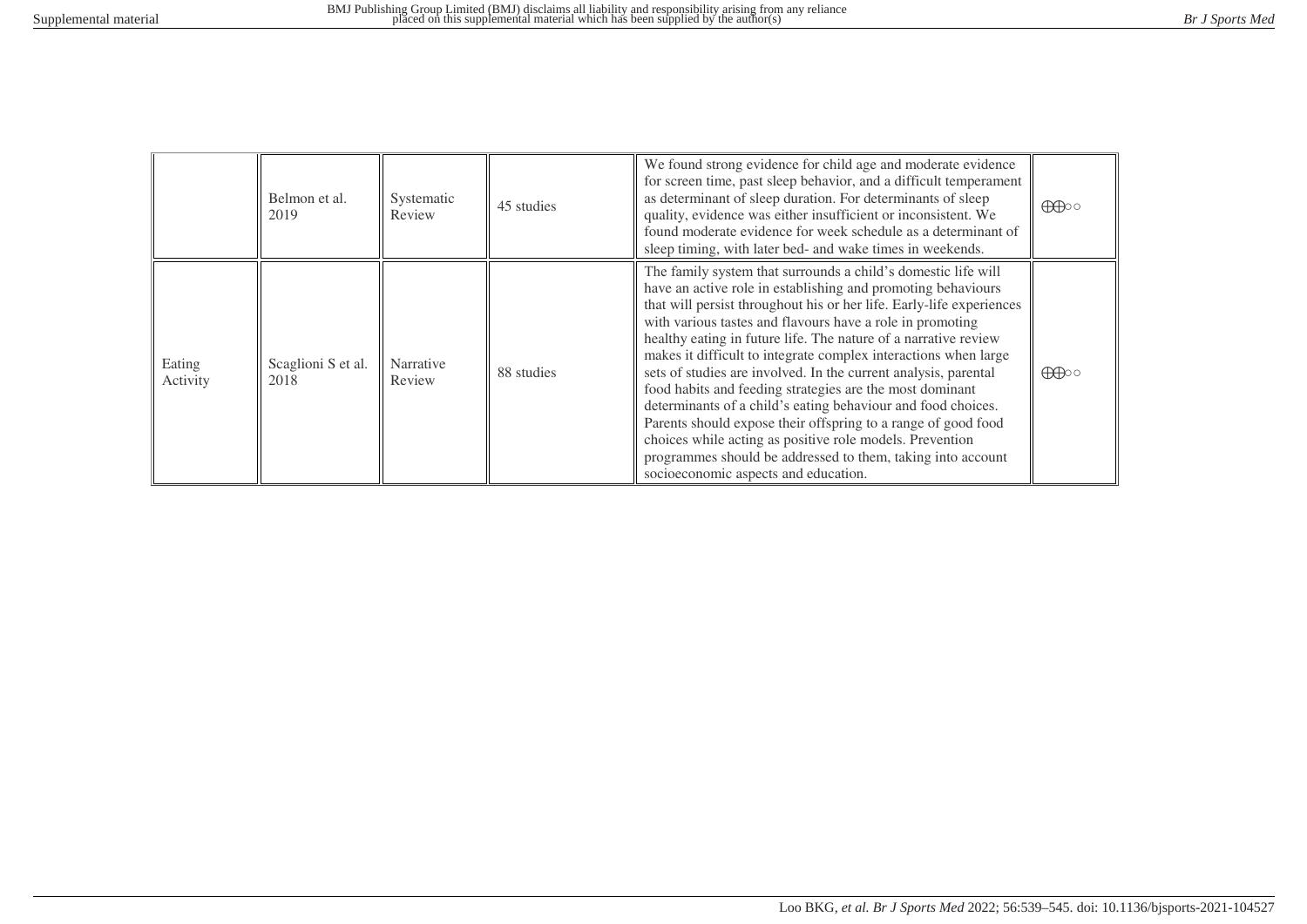| Wang DD et al.<br>2016 | <b>Cohort Study</b>  | 83349 participants | During 3 439 954 person-years of follow-up, 33 304 deaths<br>were documented. After adjustment for known and suspected<br>risk factors, dietary total fat compared with total carbohydrates<br>was inversely associated with total mortality (hazard ratio [HR]<br>comparing extreme quintiles, 0.84; 95% CI, 0.81-0.88; $P < .001$<br>for trend). The HRs of total mortality comparing extreme<br>quintiles of specific dietary fats were 1.08 (95% CI, 1.03-1.14)<br>for saturated fat, $0.81$ (95% CI, 0.78-0.84) for polyunsaturated<br>fatty acid (PUFA), 0.89 (95% CI, 0.84-0.94) for<br>monounsaturated fatty acid (MUFA), and 1.13 (95% CI, 1.07-<br>1.18) for <i>trans</i> -fat ( $P < .001$ for trend for all). Replacing 5% of<br>energy from saturated fats with equivalent energy from PUFA<br>and MUFA was associated with estimated reductions in total<br>mortality of 27% (HR, 0.73; 95% CI, 0.70-0.77) and 13% (HR,<br>$0.87$ ; 95% CI, 0.82-0.93), respectively. The HR for total<br>mortality comparing extreme quintiles of $\omega$ -6 PUFA intake was<br>0.85 (95% CI, 0.81-0.89; $P < .001$ for trend). Intake of $\omega$ -6<br>PUFA, especially linoleic acid, was inversely associated with<br>mortality owing to most major causes, whereas marine $\omega$ -3<br>PUFA intake was associated with a modestly lower total<br>mortality (HR comparing extreme quintiles, 0.96; 95% CI, 0.93-<br>1.00; $P = .002$ for trend). | $\bigoplus$                 |
|------------------------|----------------------|--------------------|--------------------------------------------------------------------------------------------------------------------------------------------------------------------------------------------------------------------------------------------------------------------------------------------------------------------------------------------------------------------------------------------------------------------------------------------------------------------------------------------------------------------------------------------------------------------------------------------------------------------------------------------------------------------------------------------------------------------------------------------------------------------------------------------------------------------------------------------------------------------------------------------------------------------------------------------------------------------------------------------------------------------------------------------------------------------------------------------------------------------------------------------------------------------------------------------------------------------------------------------------------------------------------------------------------------------------------------------------------------------------------------------------------------------------------------------------------|-----------------------------|
| Mattes et al.<br>2011  | Systematic<br>Review | 12 studies         | Meta-analysis of six studies that added NSBs to persons' diets<br>showed dose-dependent increases in weight. Contrarily, meta-<br>analysis of studies that attempted to reduce NSB consumption<br>consistently showed no effect on body mass index (BMI) when<br>all subjects were considered. Meta-analysis of studies providing<br>access to results separately for subjects overweight at baseline<br>showed a significant effect of a roughly 0.35 standard<br>deviations lesser BMI change (i.e. more weight loss or less<br>weight gain) relative to controls.                                                                                                                                                                                                                                                                                                                                                                                                                                                                                                                                                                                                                                                                                                                                                                                                                                                                                   | $\oplus \oplus \circ \circ$ |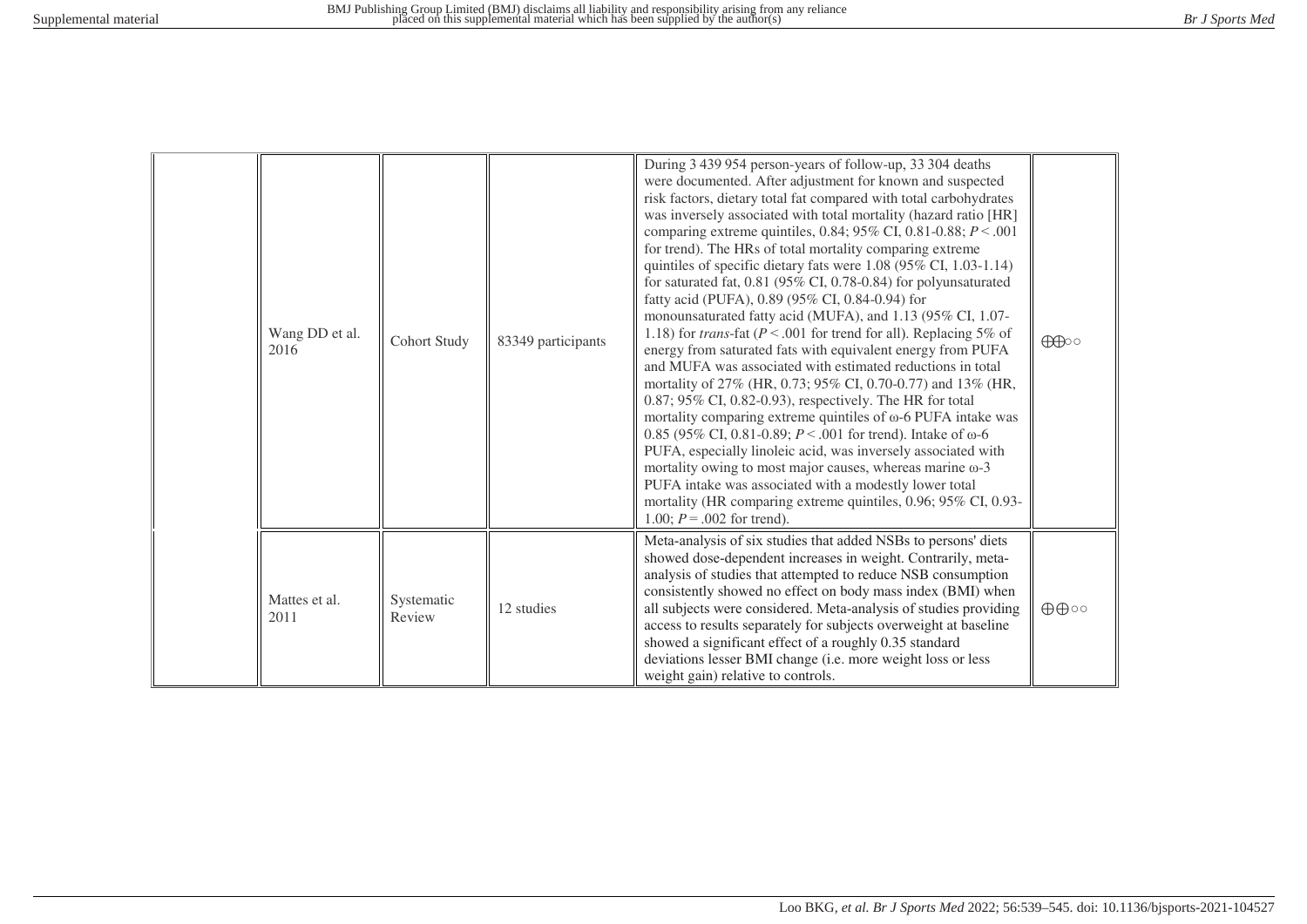| Morenga et al.<br>2013 | Systematic<br>Review | 68 studies | Trials in children, which involved recommendations to reduce<br>intake of sugar sweetened foods and beverages, had low<br>participant compliance to dietary advice; these trials showed no<br>overall change in body weight. However, in relation to intakes<br>of sugar sweetened beverages after one year follow-up in<br>prospective studies, the odds ratio for being overweight or<br>obese increased was $1.55$ (1.32 to 1.82) among groups with the<br>highest intake compared with those with the lowest intake.<br>Despite significant heterogeneity in one meta-analysis and<br>potential bias in some trials, sensitivity analyses showed that the<br>trends were consistent and associations remained after these<br>studies were excluded.                                                                                                                                                                                                                | $\oplus \oplus \circ \circ$ |
|------------------------|----------------------|------------|------------------------------------------------------------------------------------------------------------------------------------------------------------------------------------------------------------------------------------------------------------------------------------------------------------------------------------------------------------------------------------------------------------------------------------------------------------------------------------------------------------------------------------------------------------------------------------------------------------------------------------------------------------------------------------------------------------------------------------------------------------------------------------------------------------------------------------------------------------------------------------------------------------------------------------------------------------------------|-----------------------------|
| Malik et al. 2013      | Systematic<br>Review | 32 studies | In cohort studies, one daily serving increment of SSBs was<br>associated with a 0.06 (95% CI: 0.02, 0.10) and 0.05 (95% CI:<br>0.03, 0.07)-unit increase in BMI in children and 0.22 kg $(95\%$<br>CI: 0.09, 0.34 kg) and 0.12 kg (95% CI: 0.10, 0.14 kg) weight<br>gain in adults over 1 y in random- and fixed-effects models,<br>respectively. RCTs in children showed reductions in BMI gain<br>when SSBs were reduced [random and fixed effects: $-0.17$<br>$(95\% \text{ CI: } -0.39, 0.05)$ and $-0.12$ $(95\% \text{ CI: } -0.22, -0.2)$ ],<br>whereas RCTs in adults showed increases in body weight when<br>SSBs were added (random and fixed effects: 0.85 kg; 95% CI:<br>0.50, 1.20 kg). Sensitivity analyses of RCTs in children showed<br>more pronounced benefits in preventing weight gain in SSB<br>substitution trials (compared with school-based educational<br>programs) and among overweight children (compared with<br>normal-weight children). | $\oplus \oplus \circ \circ$ |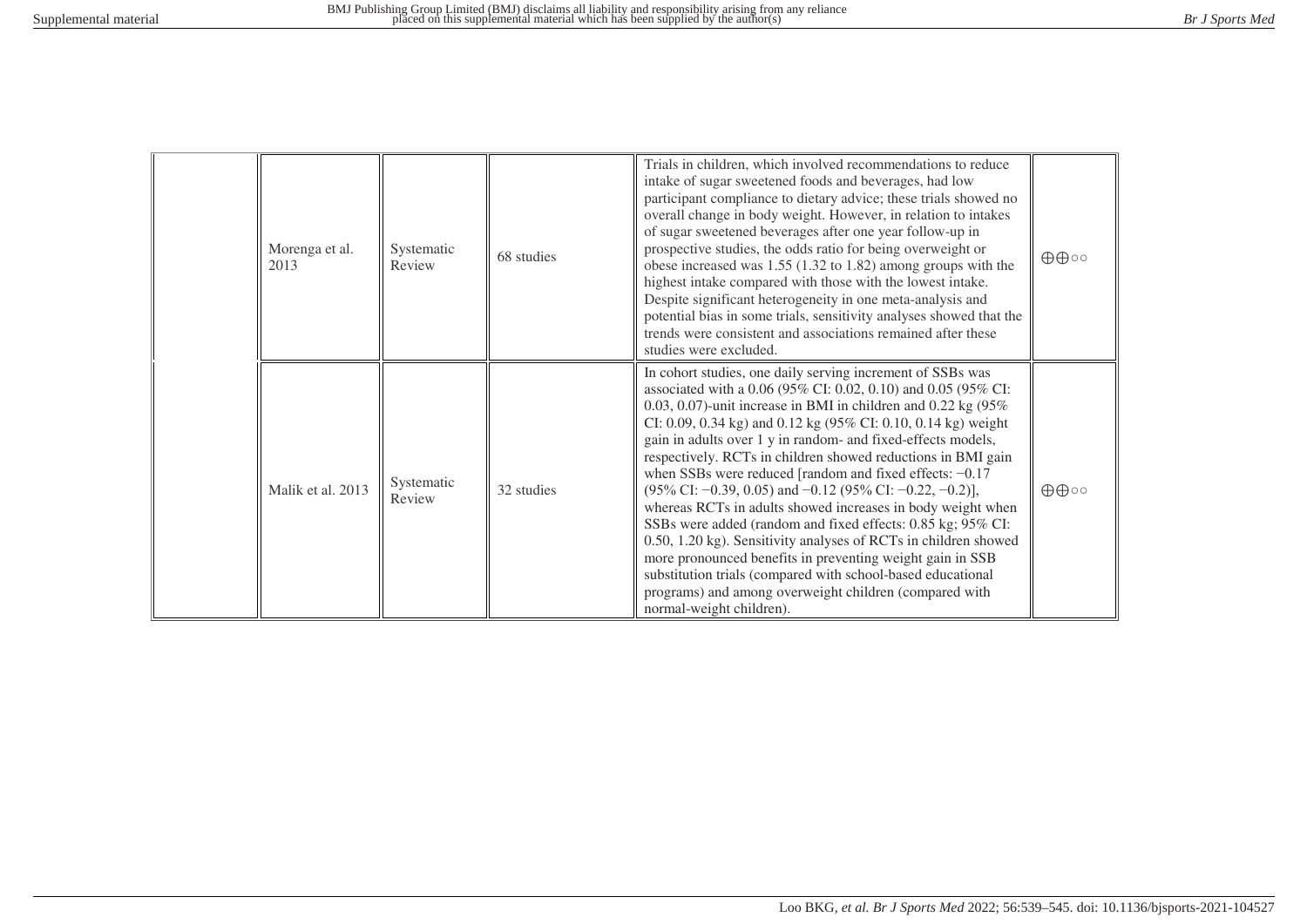|                              | Mohammadi et<br>al. 2019 | Systematic<br>Review | 17 studies         | As regards the effect of diet and PA on cardio-metabolic health,<br>the intakes of energy ( $n = 4$ ) and macronutrients ( $n = 3$ ) and<br>meal frequency $(n = 5)$ were the most commonly studied dietary<br>factors, while the PA score and level were the most commonly<br>studied PA factors. In addition, BMI and body weight were the<br>most common cardio-metabolic health outcomes. The studies<br>showed that obese and overweight adolescents consume<br>significantly more energy and macronutrients. They are also<br>more likely to skip their daily meals compared to their normal<br>weight peers. In most studies, the direction of the PA effect on<br>body weight was unclear. Some studies found that higher PA is<br>associated with a lower risk of overweight and obesity.<br>However, the associations are often small or inconsistent, with<br>few studies controlling for confounding factors. | $\bigoplus$ |
|------------------------------|--------------------------|----------------------|--------------------|---------------------------------------------------------------------------------------------------------------------------------------------------------------------------------------------------------------------------------------------------------------------------------------------------------------------------------------------------------------------------------------------------------------------------------------------------------------------------------------------------------------------------------------------------------------------------------------------------------------------------------------------------------------------------------------------------------------------------------------------------------------------------------------------------------------------------------------------------------------------------------------------------------------------------|-------------|
| Relationships<br>of Activity | Janssen I et al.<br>2017 | Cross-<br>Sectional  | 17000 participants | The findings indicating that participants achieving any given<br>recommendation had preferable scores for the health outcomes<br>compared with participants who did not meet the<br>recommendations. There was a doseresponse pattern between<br>the number of recommendations achieved and the health<br>outcomes, indicating the health outcomes improved as more<br>recommendations were achieved. When the number of<br>recommendations achieved was the same, there were no<br>differences in the health outcomes. For instance, health<br>indicators scores were not different in the group who achieved<br>the sleep and screen time recommendations, the group who<br>achieved sleep and moderate-to-vigorous physical activity<br>recommendations, and the group who achieved screen time and<br>moderate-to-vigorous physical activity recommendations.                                                         | $\bigoplus$ |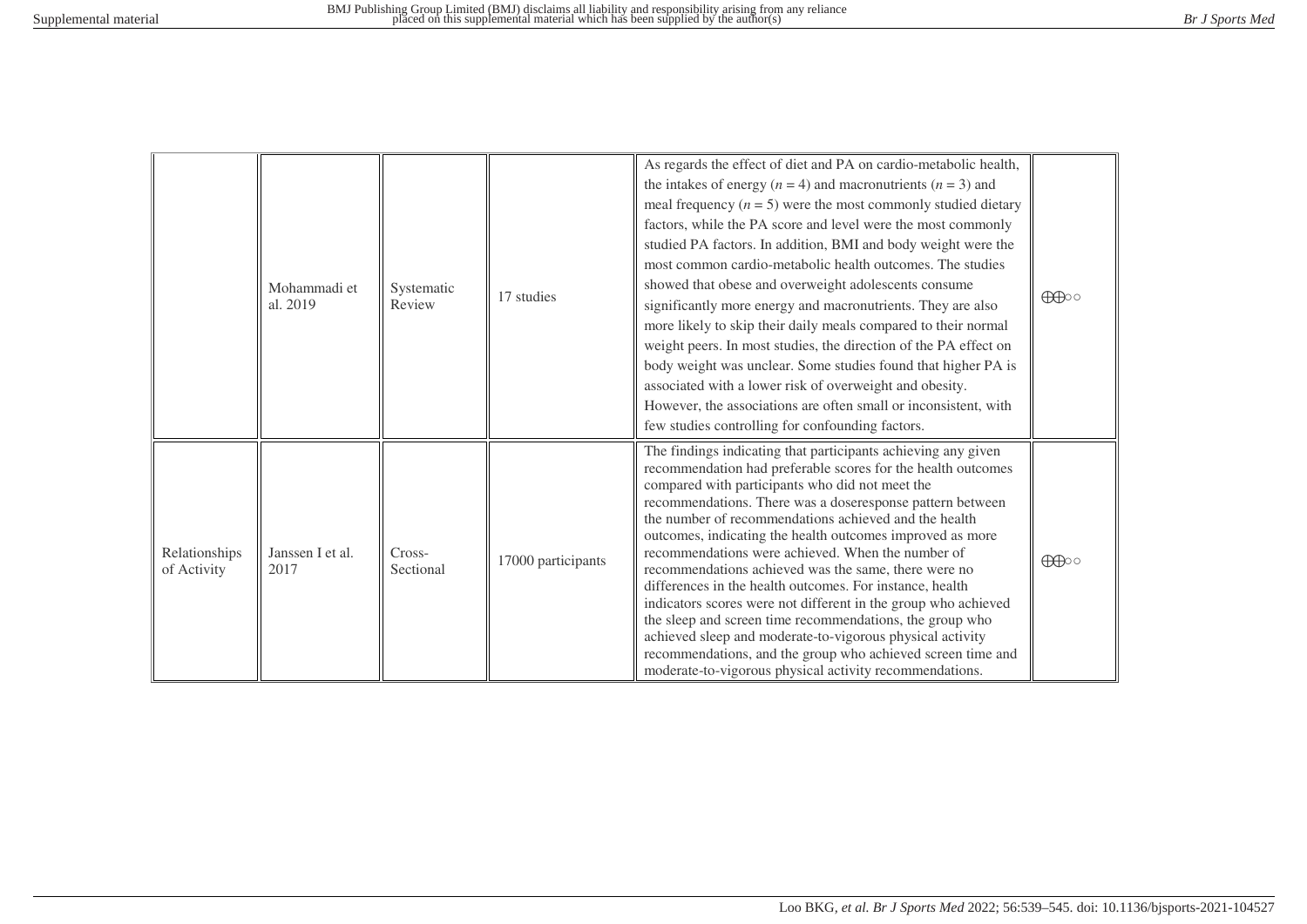| Sampasa-<br>Kanyinga H et l.<br>2017 | Cross-<br>Sectional  | 6106 participants                   | : In the full sample, children meeting the screen time<br>recommendation, the screen time $\beta$ sleep recommendation, and<br>all three recommendations had significantly better HRQoL than<br>children not meeting any of these guidelines. Differences in<br>HRQoL scores between sites were also found within<br>combinations of movement/non-movement behaviors. For<br>example, while children in Australia, Canada, and USA self-<br>reported better HRQoL when meeting all three<br>recommendations, children in Kenya and Portugal reported<br>significantly lower HRQoL when meeting all three<br>recommendations (relative to not meeting any). | $\bigoplus$ |
|--------------------------------------|----------------------|-------------------------------------|------------------------------------------------------------------------------------------------------------------------------------------------------------------------------------------------------------------------------------------------------------------------------------------------------------------------------------------------------------------------------------------------------------------------------------------------------------------------------------------------------------------------------------------------------------------------------------------------------------------------------------------------------------|-------------|
| Saunders TJ et<br>al. 2016           | Systematic<br>Review | 14 studies (36560)<br>participants) | Children and youth with a combination of high PA/high<br>sleep/low SB had more desirable measures of adiposity and<br>cardiometabolic health compared with those with a combination<br>of low PA/low sleep/high SB. Health benefits were also<br>observed for those with a combination of high PA/high sleep<br>(cardiometabolic health and adiposity) or high PA/low SB<br>(cardiometabolic health, adiposity and fitness), compared with<br>low PA/low sleep or low PA/high SB. Of the 3 movement<br>behaviours, PA (especially moderate- to vigorous-intensity PA)<br>was most consistently associated with desirable health<br>indicators.             | $\bigoplus$ |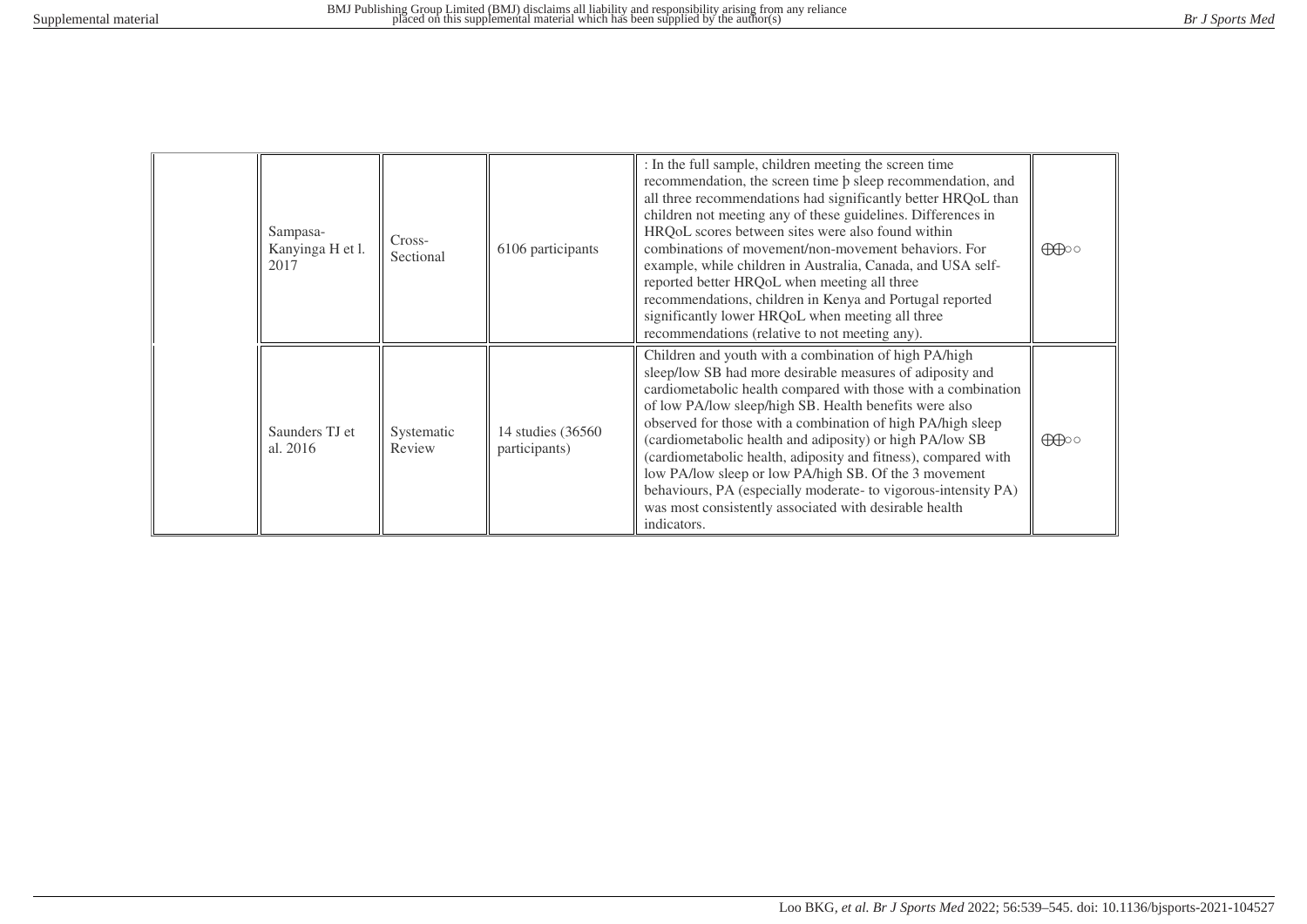| Hjorth MF et al.<br>2014 | Cross-<br>Sectional /<br>Longitudinal | 723 participants  | In the cross-sectional analysis, physical activity was negatively<br>associated with the MetS-score $(P, 0.03)$ . In the longitudinal<br>analysis, low physical activity and high sedentary time were<br>associated with an increased MetS-score (all P,0.005); however,<br>after mutual adjustments for movement behaviors, physical<br>activity and sleep duration, but not sedentary time, were<br>associated with the MetS-score (all P,0.03). Further adjusting<br>for fat mass index while removing waist circumference from the<br>MetS-score rendered the associations no longer statistically<br>significant (all P. 0.17). Children in the most favorable tertiles<br>of changes in moderate-to-vigorous physical activity, sleep<br>duration and sedentary time during the 200-day follow-up<br>period had an improved MetS-score relative to children in the<br>opposite tertiles ( $P = 0.005$ ).                                                | $\bigoplus$ |
|--------------------------|---------------------------------------|-------------------|---------------------------------------------------------------------------------------------------------------------------------------------------------------------------------------------------------------------------------------------------------------------------------------------------------------------------------------------------------------------------------------------------------------------------------------------------------------------------------------------------------------------------------------------------------------------------------------------------------------------------------------------------------------------------------------------------------------------------------------------------------------------------------------------------------------------------------------------------------------------------------------------------------------------------------------------------------------|-------------|
| Carson V et al.<br>2017  | Cross-<br>Sectional                   | 4157 participants | Compared to meeting all three recommendations, meeting none,<br>one, and two recommendations were associated with a higher<br>BMI z-score, waist circumference, and behavioral strengths and<br>difficulties score and lower aerobic fitness in a gradient pattern<br>(Ptrend < 0.05). Additionally, compared to meeting all three<br>recommendations, meeting none and one recommendation were<br>associated with higher systolic blood pressure and insulin<br>(Ptrend $\leq$ 0.05). Finally, compared to meeting all three<br>recommendations, meeting no recommendations was associated<br>with higher triglycerides and lower HDL-cholesterol<br>(Ptrend $\leq$ 0.05). Collectively, meeting more recommendations<br>within the 24-hour movement guidelines was associated with<br>better overall health. Since a small proportion (17%) of this<br>representative sample was meeting the overall guidelines,<br>efforts to promote adoption are needed. | $\bigoplus$ |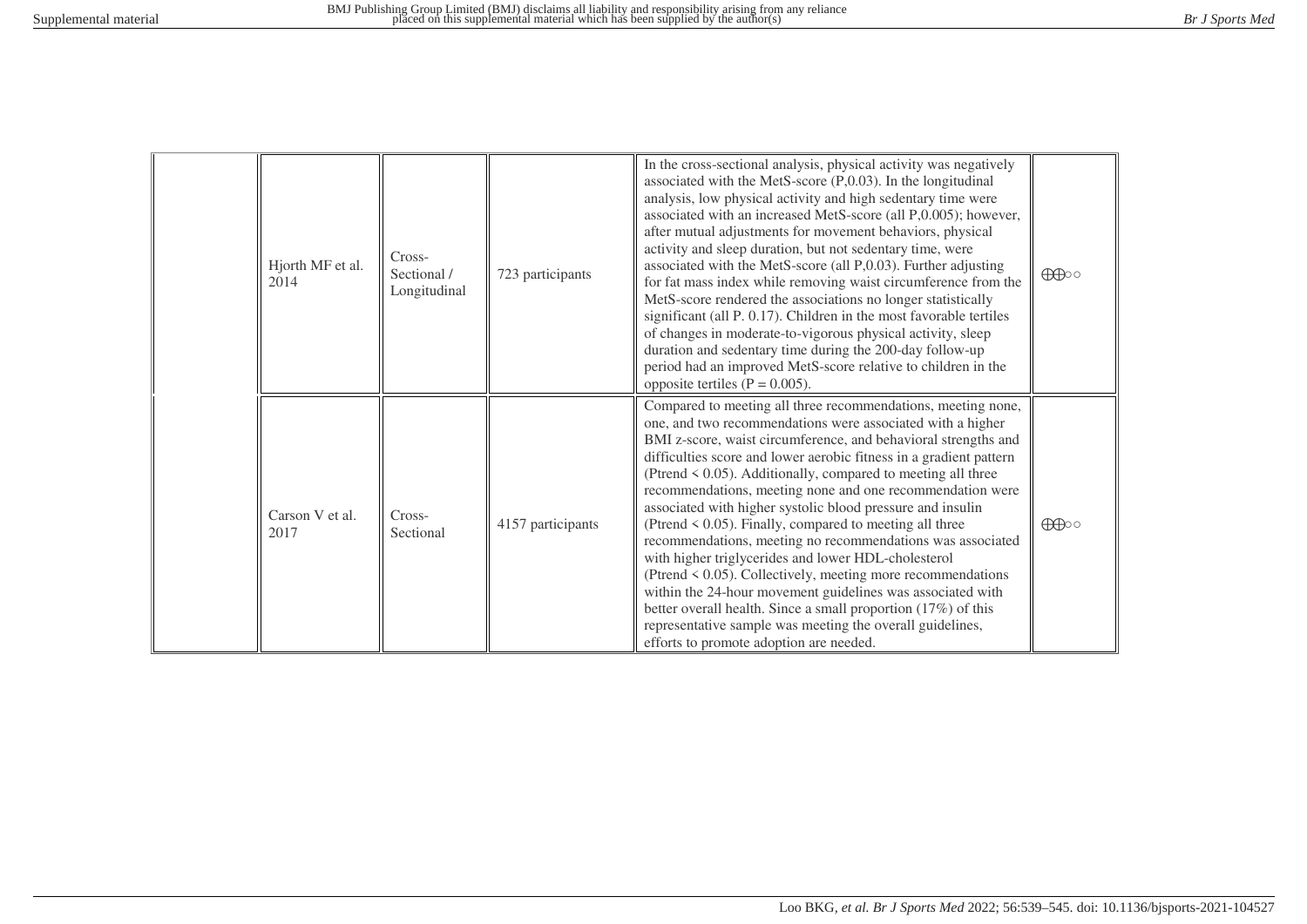| Dalene KE et al.<br>2017 | Cross-<br>Sectional | 4937 participants | Substituting 10 min per day of sedentary time with light PA was<br>associated with higher WC (0.17 to 0.29 cm, $p \le 0.003$ )) in all<br>age groups. Substituting 10 min per day of sedentary time with<br>moderate PA was associated with lower WC in 6- and 9-year-<br>olds (-0.32 to -0.47 cm, $p \le 0.013$ )). Substituting 10 min per<br>day of sedentary time with vigorous PA was associated with<br>lower WC in 9- and 15-year-olds $(-1.08$ to<br>$-1.79$ cm, $p \le 0.015$ ). Associations were similar with BMI as<br>the outcome. In prospective analyses, substituting sedentary<br>time with light, moderate or vigorous PA at age 9 was not<br>associated with BMI or WC at age 15. | $\bigoplus$    |
|--------------------------|---------------------|-------------------|------------------------------------------------------------------------------------------------------------------------------------------------------------------------------------------------------------------------------------------------------------------------------------------------------------------------------------------------------------------------------------------------------------------------------------------------------------------------------------------------------------------------------------------------------------------------------------------------------------------------------------------------------------------------------------------------------|----------------|
| Huang YW et al.<br>2016  | Cohort              | 672 participants  | Controlling for covariates and total behavior time, isotemporal<br>substitution models indicated that the displacement of 30<br>minIdj1 of other sedentary behaviors with equal amounts of<br>screen time ( $B = 0.12$ ; 95% confidence interval, 0.04–0.20) or<br>academic-related activities ( $B = 0.13$ ; 95% confidence interval,<br>0.04–0.21) was associated with higher BMI. Reallocating 30<br>minIdj1 of MVPA with each of the sedentary behavior variables<br>resulted in increased BMI.                                                                                                                                                                                                  | $\bigoplus$ 00 |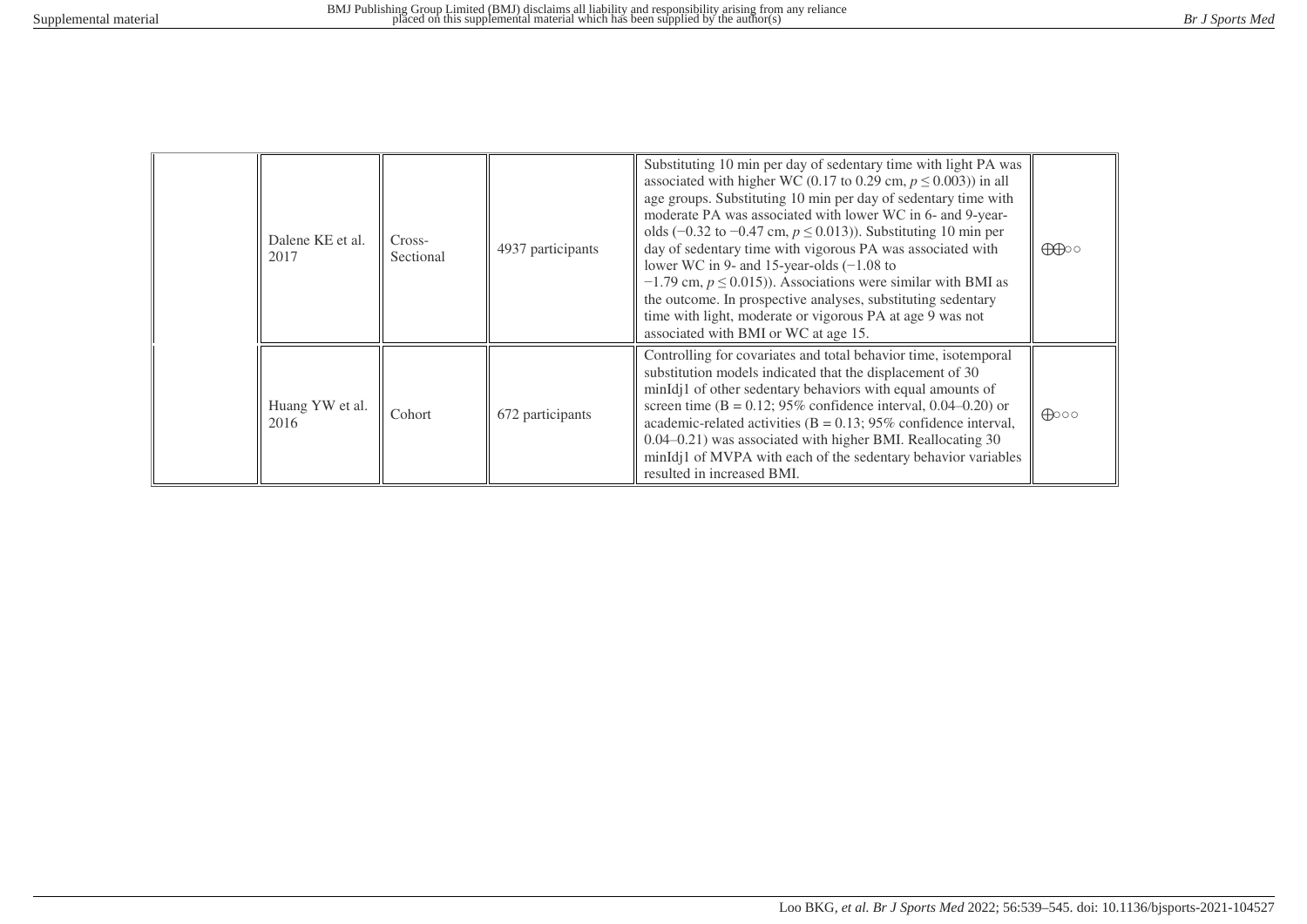**Additional considerations**

| Type of<br>Outcome   | Author/Organisation                                                       | Type of<br>Paper | Name of Paper                                                                                                             |
|----------------------|---------------------------------------------------------------------------|------------------|---------------------------------------------------------------------------------------------------------------------------|
|                      | World Health Organization. 2020                                           | Guidelines       | WHO guidelines on physical activity and sedentary behaviour                                                               |
|                      | Chen P. 2020                                                              | Consensus        | Physical activity and health in Chinese children and adolescents: expert<br>consensus statement                           |
|                      | Health Promotion Board, Singapore. 2013                                   | Guidelines       | National Physical Activity Guidelines-Children and Youth Aged up to 18                                                    |
| Physical<br>Activity | Faigenbaum AD et al. 2009                                                 | Position         | Youth resistance training: updated position statement paper from the<br>national strength and conditioning association    |
|                      | Behm DG et al. 2008                                                       | Position         | Canadian Society for Exercise Physiology position paper: resistance<br>training in children and adolescents               |
|                      | American Academy of Pediatrics. 2001                                      | Policy           | Strength training by children and adolescents                                                                             |
|                      | Tremblay MS et al. 2015                                                   | Position         | Position statement on active outdoor play. International journal of<br>environmental research and public health           |
| Sedentary            | Tremblay MS et al. 2011                                                   | Guidelines       | Canadian sedentary behaviour guidelines for children and youth                                                            |
| Behaviour            | American Academy of Pediatrics. 2013                                      | Policy           | Children, adolescents, and the media                                                                                      |
|                      | Paruthi S et al. 2016                                                     | Consensus        | Recommended amount of sleep for pediatric populations: a consensus<br>statement of the American Academy of Sleep Medicine |
| Sleep                | Hirshkowitz M et al. 2015                                                 | Guidelines       | National Sleep Foundation's sleep time duration recommendations:<br>methodology and results summary                       |
|                      | Wellington Ministry of Health. 2012                                       | Guidelines       | Food and Nutrition Guidelines for Healthy Children and Young People<br>(Aged 2-18 years): A background paper              |
|                      | National Health and Medical Research Council. 2013                        | Guidelines       | <b>Australian Dietary Guidelines</b>                                                                                      |
| Eating               | U.S. Department of Health and Human Services. 2015                        | Guidelines       | 2015-2020 Dietary Guidelines for Americans                                                                                |
| Activity             | National Institute for Health and Care Excellence<br>United Kingdom. 2015 | Guidelines       | Preventing excess weight gain                                                                                             |
|                      | World Cancer Research Funds. 2018                                         | Guidelines       | Diet, nutrition and physical activity: Energy balance and body fatness                                                    |
|                      | World Health Organization. 2015                                           | Guidelines       | Guideline: Sugars intake for adults and children                                                                          |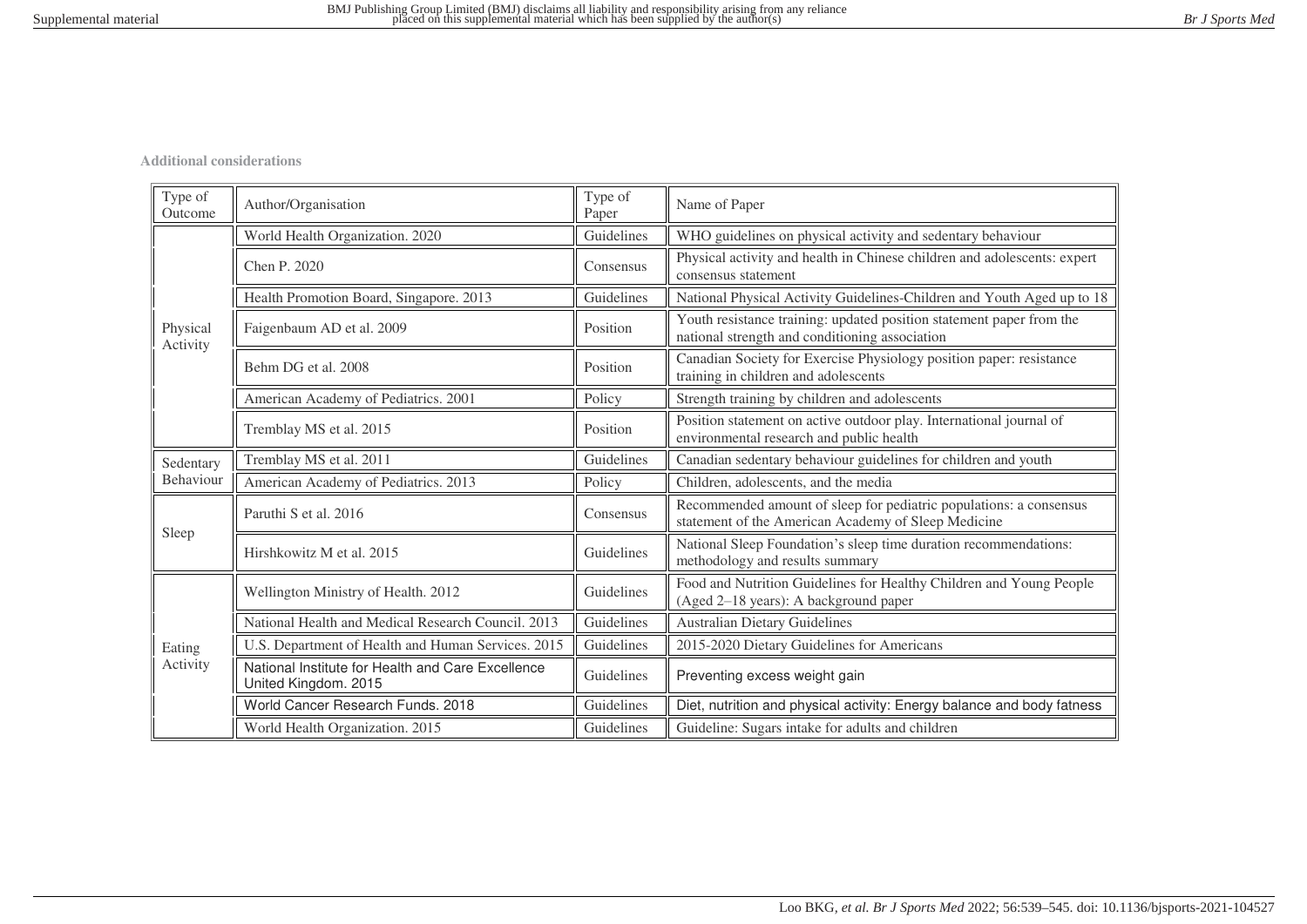# *Undesirable effects* How substantial are the undesirable anticipated effects?

**Judgement**



**Research evidence**

| Type of<br>Outcome    | Author                      | Type of<br>Study     | No. of<br>Studies/Participants      | Summary of Findings                                                                                                                                                                                                                                                                                                                                                                                                                                                                                                                                                                                                                                                                                                                   | Certainty<br>ΩŤ<br>Evidence          |
|-----------------------|-----------------------------|----------------------|-------------------------------------|---------------------------------------------------------------------------------------------------------------------------------------------------------------------------------------------------------------------------------------------------------------------------------------------------------------------------------------------------------------------------------------------------------------------------------------------------------------------------------------------------------------------------------------------------------------------------------------------------------------------------------------------------------------------------------------------------------------------------------------|--------------------------------------|
| Safety in<br>Exercise | Rossler<br>R et al.<br>2014 | Systematic<br>Review | 21 studies (27561)<br>participants) | The overall RR was 0.54 (95 % CI 0.45–0.67) [ $p \le 0.001$ ]. Girls profited more<br>from injury prevention than boys ( $p = 0.05$ ). Both prevention programs with a<br>focus on specific injuries (RR 0.48 [95 $%$ CI 0.37–0.63]) and those aiming at<br>all injuries (RR $0.62$ [95 % CI 0.48–0.81]) showed significant reduction<br>effects. Pre-season and in-season interventions were similarly beneficial<br>$(p = 0.93)$ . Studies on programs that include jumping/plyometric exercises<br>showed a significant better ( $p = 0.002$ ) injury preventive effect (RR 0.45 [95 %<br>CI 0.35–0.57], $Z = 6.35$ , $p \le 0.001$ ) than studies without such exercises<br>$(RR 0.74 [95 % CI 0.61–0.90], Z = 3.03, p = 0.002).$ | $\bigoplus\hspace{-0.15cm}\bigoplus$ |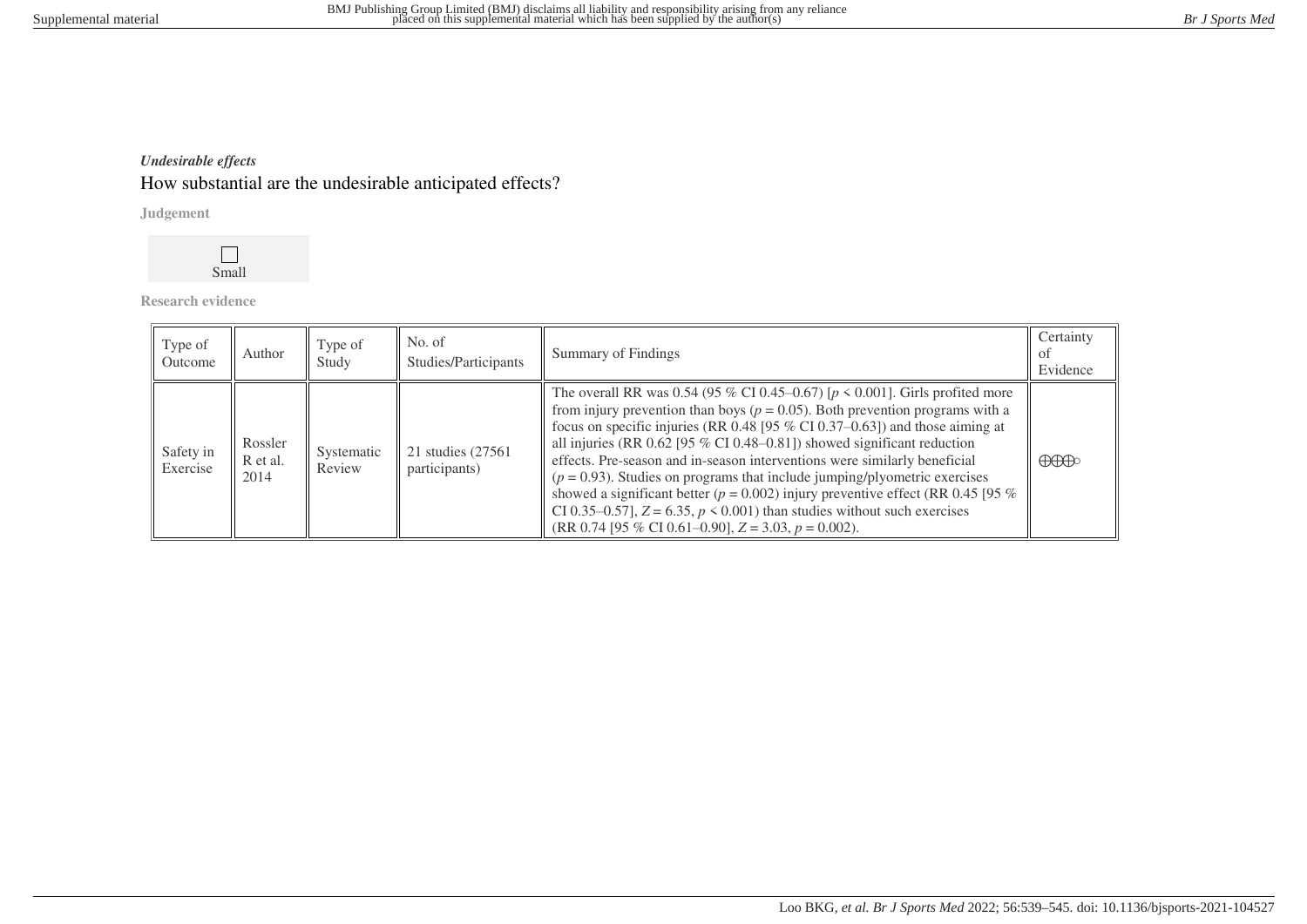**Additional considerations**

| Type of<br>Outcome    | Author/Organisation                     | Type of<br>Paper   | Name of Paper                                                                                                                   |  |
|-----------------------|-----------------------------------------|--------------------|---------------------------------------------------------------------------------------------------------------------------------|--|
|                       | Brenner JS, 2016                        | Clinical<br>Report | Sports specialization and intensive training in young athletes                                                                  |  |
| Safety in<br>Exercise | Chen P et al, 2020                      | Guidelines         | Returning Chinese school-aged children and adolescents to physical activity in the wake of<br>COVID-19: Actions and precautions |  |
|                       | Bergeron MF et al.<br>Consensus<br>2015 |                    | International Olympic Committee consensus statement on youth athletic development                                               |  |
|                       | Schmied C et al. 2014                   | Review             | Sudden cardiac death in athletes                                                                                                |  |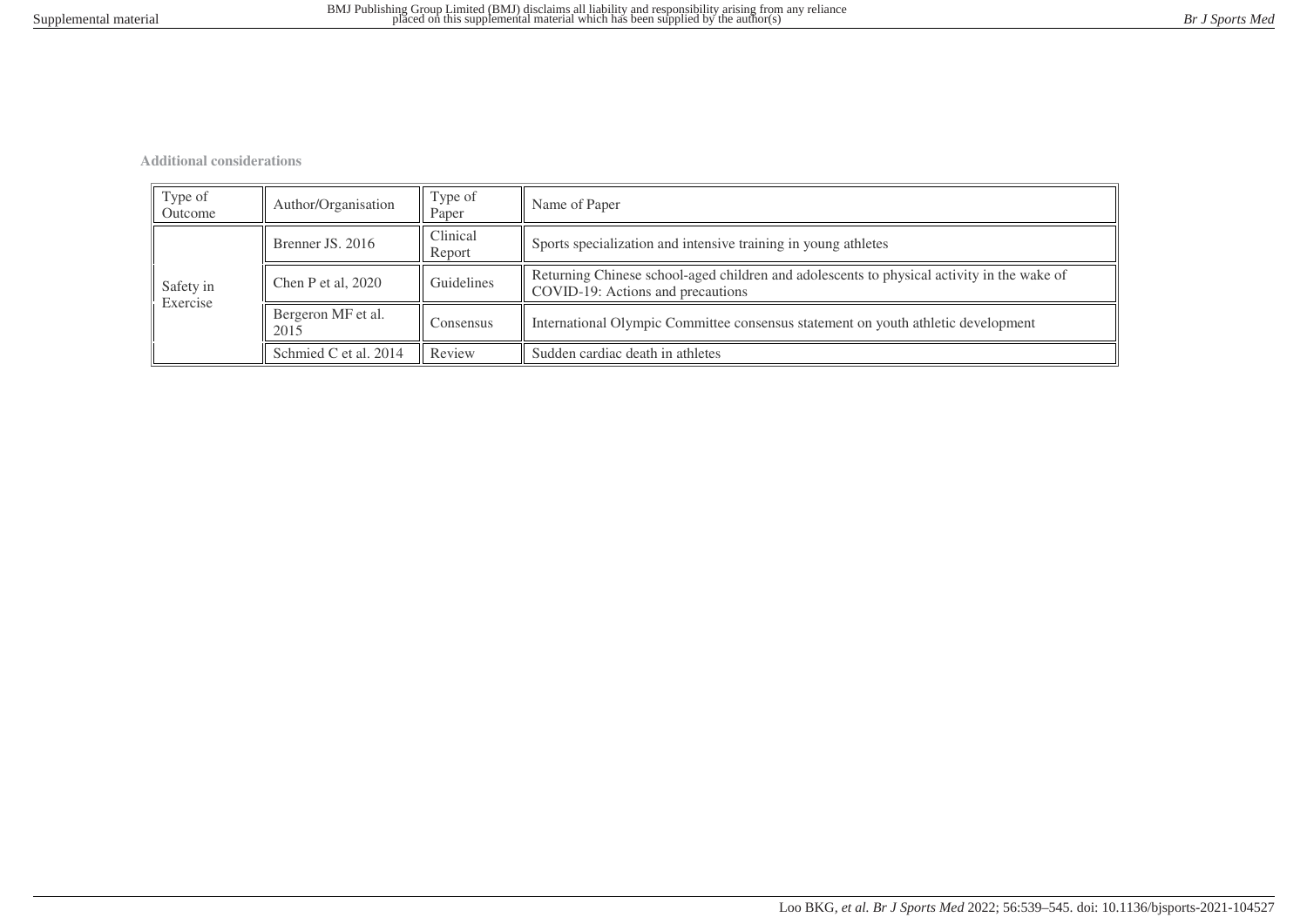# *Certainty of the evidence* What is the overall certainty of the evidence of effects?

### **Judgement**



### **Research evidence**

| Type of Outcome   | Author                         | Type of Study            | No. of Studies/Participants       | Certainty of Evidence                                                                                                                                                                                                                                                                                                                                                                                                                    |
|-------------------|--------------------------------|--------------------------|-----------------------------------|------------------------------------------------------------------------------------------------------------------------------------------------------------------------------------------------------------------------------------------------------------------------------------------------------------------------------------------------------------------------------------------------------------------------------------------|
|                   | Poitras VJ et al. 2016         | <b>Systematic Review</b> | 162 studies (204171 participants) | $\bigoplus\limits_{i=1}^n\bigoplus\limits_{i=1}^n\bigoplus\limits_{i=1}^n\bigoplus\limits_{i=1}^n\bigoplus\limits_{i=1}^n\bigoplus\limits_{i=1}^n\bigoplus\limits_{i=1}^n\bigoplus\limits_{i=1}^n\bigoplus\limits_{i=1}^n\bigoplus\limits_{i=1}^n\bigoplus\limits_{i=1}^n\bigoplus\limits_{i=1}^n\bigoplus\limits_{i=1}^n\bigoplus\limits_{i=1}^n\bigoplus\limits_{i=1}^n\bigoplus\limits_{i=1}^n\bigoplus\limits_{i=1}^$                |
|                   | Janssen I et al. 2010          | <b>Systematic Review</b> | 86 studies                        | $\bigoplus$                                                                                                                                                                                                                                                                                                                                                                                                                              |
|                   | Strong WB et al. 2005          | <b>Systematic Review</b> | 850 studies                       | $\bigoplus\hspace{-0.18cm}\bigoplus$                                                                                                                                                                                                                                                                                                                                                                                                     |
|                   | Jakicic JM et al. 2019         | <b>Systematic Review</b> | 29 studies                        | $\bigoplus$                                                                                                                                                                                                                                                                                                                                                                                                                              |
|                   | da Silva MP et al. 2015        | <b>Systematic Review</b> | 9 studies                         | $\bigoplus$                                                                                                                                                                                                                                                                                                                                                                                                                              |
|                   | Tudor-Locke C et al. 2011      | <b>Systematic Review</b> | 35 studies                        | $\bigoplus$                                                                                                                                                                                                                                                                                                                                                                                                                              |
| Physical Activity | Carson V et al. 2013           | Cross-Sectional          | 1731 participants                 | $\bigoplus$                                                                                                                                                                                                                                                                                                                                                                                                                              |
|                   | Fuezeki E et al. 2017          | <b>Systematic Review</b> | 40 studies                        | $\bigoplus$                                                                                                                                                                                                                                                                                                                                                                                                                              |
|                   | Colley RC et al. 2012          | Cross-Sectional          | 1613 participants                 | $\bigoplus$                                                                                                                                                                                                                                                                                                                                                                                                                              |
|                   | Cao et al. 2019                | <b>Systematic Review</b> | 17 studies (563 participants)     | $\bigoplus$                                                                                                                                                                                                                                                                                                                                                                                                                              |
|                   | Collins et al. 2018            | <b>Systematic Review</b> | 18 studies                        | $\bigoplus$                                                                                                                                                                                                                                                                                                                                                                                                                              |
|                   | Eddolls et al. 2017            | <b>Systematic Review</b> | 13 studies                        | $\bigoplus$                                                                                                                                                                                                                                                                                                                                                                                                                              |
|                   | Marque et al. 2018             | <b>Systematic Review</b> | 51 studies                        | $\bigoplus\hspace{-0.15cm}\bigoplus\hspace{-0.15cm}\bigoplus\hspace{-0.15cm}\bigoplus\hspace{-0.15cm}\bigoplus\hspace{-0.15cm}\bigoplus\hspace{-0.15cm}\bigoplus\hspace{-0.15cm}\bigoplus\hspace{-0.15cm}\bigoplus\hspace{-0.15cm}\bigoplus\hspace{-0.15cm}\bigoplus\hspace{-0.15cm}\bigoplus\hspace{-0.15cm}\bigoplus\hspace{-0.15cm}\bigoplus\hspace{-0.15cm}\bigoplus\hspace{-0.15cm}\bigoplus\hspace{-0.15cm}\bigoplus\hspace{-0.15$ |
|                   | Martin et al. 2017             | <b>Systematic Review</b> | 15 studies                        | $\bigoplus\limits_{i=1}^n\bigoplus\limits_{i=1}^n\bigoplus\limits_{i=1}^n\bigoplus\limits_{i=1}^n\bigoplus\limits_{i=1}^n\bigoplus\limits_{i=1}^n\bigoplus\limits_{i=1}^n\bigoplus\limits_{i=1}^n\bigoplus\limits_{i=1}^n\bigoplus\limits_{i=1}^n\bigoplus\limits_{i=1}^n\bigoplus\limits_{i=1}^n\bigoplus\limits_{i=1}^n\bigoplus\limits_{i=1}^n\bigoplus\limits_{i=1}^n\bigoplus\limits_{i=1}^n\bigoplus\limits_{i=1}^$                |
|                   | Miguel-Berges et al. 2018      | <b>Systematic Review</b> | 36 studies                        | $\bigoplus$                                                                                                                                                                                                                                                                                                                                                                                                                              |
|                   | Pozuelo-Carrascosa et al. 2018 | <b>Systematic Review</b> | 19 studies (11988 participants)   | $\bigoplus\hspace{-0.18cm}\bigoplus$                                                                                                                                                                                                                                                                                                                                                                                                     |
|                   | Xue et al. 2019                | <b>Systematic Review</b> | 19 studies (5038 participants)    | $\bigoplus$                                                                                                                                                                                                                                                                                                                                                                                                                              |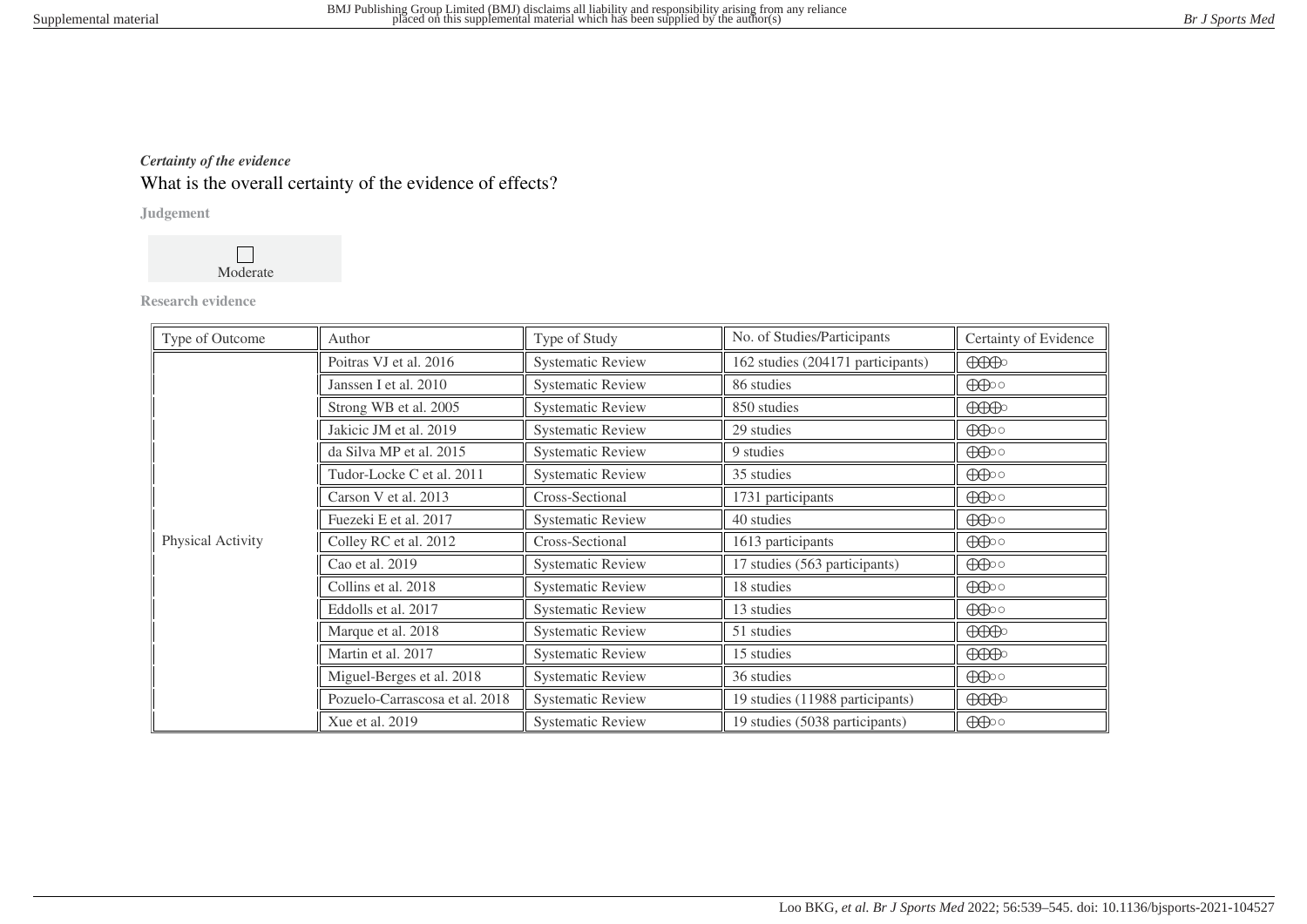|                           | Carson V et al. 2011          | Cross-Sectional                | 2527 participants                     | $\bigoplus$                          |
|---------------------------|-------------------------------|--------------------------------|---------------------------------------|--------------------------------------|
|                           | Veitch J et al. 2012          | Cross-Sectional                | 544 participants                      | $\bigoplus$                          |
|                           | Tremblay MS et al. 2011       | <b>Systematic Review</b>       | 232 studies (983840 participants)     | $\bigoplus\hspace{-0.18cm}\bigoplus$ |
|                           | Twenge JM et al. 2018         | Cross-Sectional                | 40337 participants                    | $\bigoplus$                          |
|                           | Schimdt ME et al. 2012        | <b>Systematic Review</b>       | 47 studies                            | $\bigoplus$                          |
| Sedentary Behaviour       | Drummy C et al. 2016          | Randomised Control Trial       | 120 participants                      | $\bigoplus$                          |
|                           | Ma JK et al. 2014             | Single Cross-Over              | 50 participants                       | $\bigoplus$ 00                       |
|                           | Fang et al. 2019              | <b>Systematic Review</b>       | 16 studies                            | $\bigoplus$                          |
|                           | Koedijk et al. 2017           | <b>Systematic Review</b>       | 17 studies                            | $\bigoplus\hspace{-0.15cm}\bigoplus$ |
|                           | Stanczykiewicz et al. 2019    | <b>Systematic Review</b>       | 31 studies                            | $\bigoplus$                          |
|                           | Chaput et al. 2016            | <b>Systematic Review</b>       | 141 studies (592215 participants)     | $\bigoplus\limits_{n=1}^{\infty}$    |
|                           | Fatima Y et al. 2015          | <b>Systematic Review</b>       | 22 studies (24821 participants)       | $\bigoplus$                          |
| Sleep                     | Dutil C et al. 2017           | Narrative Review               | 23 studies                            | $\bigoplus$ 00                       |
|                           | Sparano S et al. 2019         | Cross-Sectional / Longitudinal | 7974 participants / 5656 participants | $\bigoplus$                          |
|                           | Belmon et al. 2019            | <b>Systematic Review</b>       | 45 studies                            | $\bigoplus$                          |
|                           | Scaglioni S et al. 2018       | Narrative Review               | 88 studies                            | $\bigoplus$                          |
|                           | Wang DD et al. 2016           | <b>Cohort Study</b>            | 83349 participants                    | $\bigoplus$                          |
| <b>Eating Activity</b>    | Mattes et al. 2011            | <b>Systematic Review</b>       | 12 studies                            | $\bigoplus$                          |
|                           | Morenga at al. 2013           | <b>Systematic Review</b>       | 68 studies                            | $\bigoplus$                          |
|                           | Malik et al. 2013             | <b>Systematic Review</b>       | 32 studies                            | $\bigoplus$                          |
|                           | Mohammadi et al. 2019         | <b>Systematic Review</b>       | 17 studies                            | $\bigoplus$                          |
| Relationships of Activity | Janssen I et al. 2017         | Cross-Sectional                | 17000 participants                    | $\bigoplus$                          |
|                           | Sampasa-Kanyinga H et l. 2017 | Cross-Sectional                | 6106 participants                     | $\bigoplus$                          |
|                           | Saunders TJ et al. 2016       | <b>Systematic Review</b>       | 14 studies (36560 participants)       | $\bigoplus$                          |
|                           | Hjorth MF et al. 2014         | Cross-Sectional / Longitudinal | 723 participants                      | $\bigoplus$                          |
|                           | Carson V et al. 2017          | Cross-Sectional                | 4157 participants                     | $\bigoplus$                          |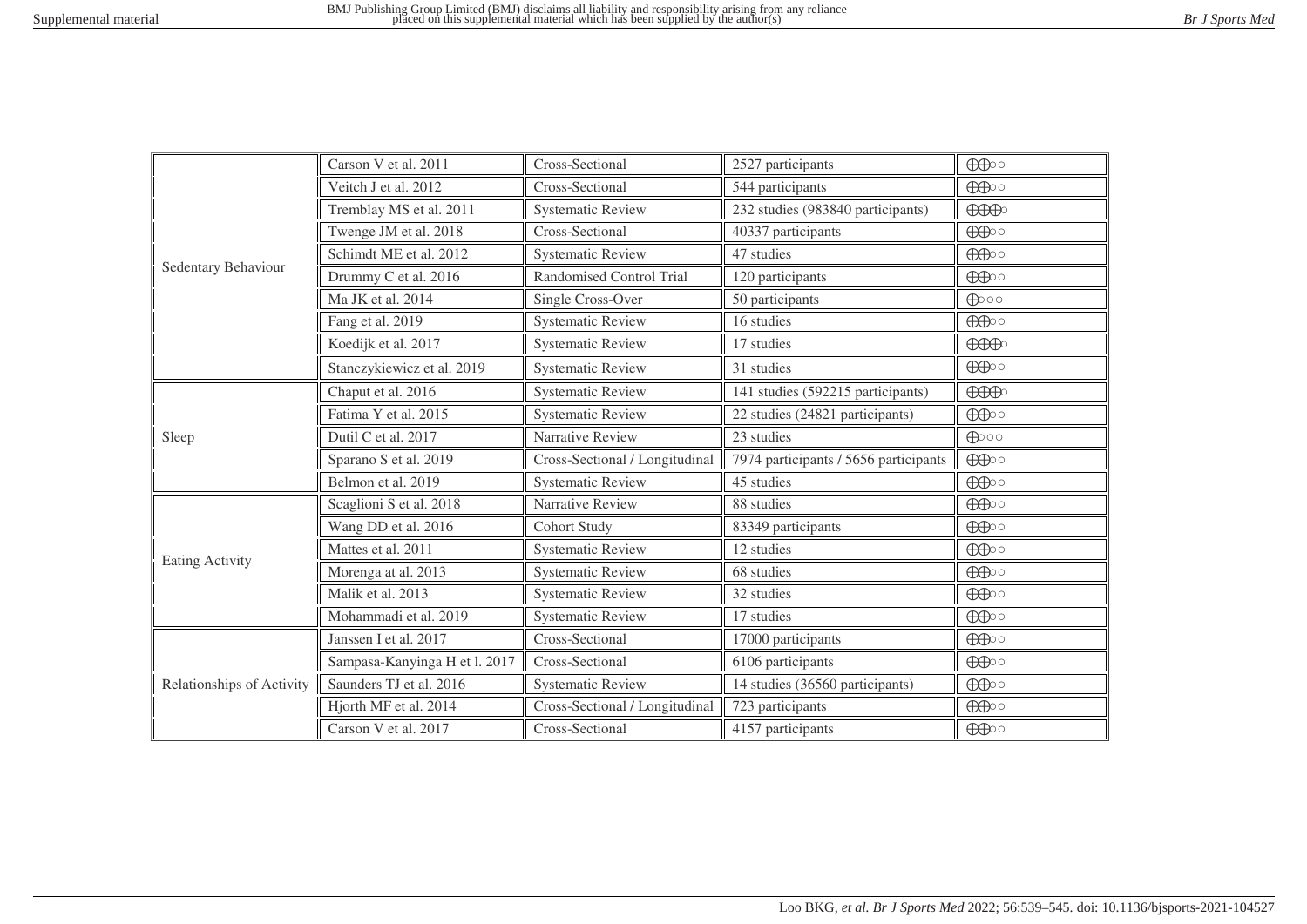|                    | Dalene KE et al. 2017 | 4937<br>Cross-Sectional<br>participants |                                | $\bigoplus$                                                                                                                                                                                                                                                                                                                                                                                                                              |
|--------------------|-----------------------|-----------------------------------------|--------------------------------|------------------------------------------------------------------------------------------------------------------------------------------------------------------------------------------------------------------------------------------------------------------------------------------------------------------------------------------------------------------------------------------------------------------------------------------|
|                    | Huang YW et al. 2016  | Cohort                                  | $\sqrt{2}$<br>672 participants | ക്കാറ                                                                                                                                                                                                                                                                                                                                                                                                                                    |
| Safety in Exercise | Rossler R et al. 2014 | <b>Systematic Review</b>                | 1 studies (27561 participants) | $\bigoplus\hspace{-0.18cm}\bigoplus\hspace{-0.18cm}\bigoplus\hspace{-0.18cm}\bigoplus\hspace{-0.18cm}\bigoplus\hspace{-0.18cm}\bigoplus\hspace{-0.18cm}\bigoplus\hspace{-0.18cm}\bigoplus\hspace{-0.18cm}\bigoplus\hspace{-0.18cm}\bigoplus\hspace{-0.18cm}\bigoplus\hspace{-0.18cm}\bigoplus\hspace{-0.18cm}\bigoplus\hspace{-0.18cm}\bigoplus\hspace{-0.18cm}\bigoplus\hspace{-0.18cm}\bigoplus\hspace{-0.18cm}\bigoplus\hspace{-0.18$ |

### *Values*

Is there important uncertainty about, or variability in, how much people value the main outcomes?

**Judgement**

 $\Box$ Probably no important uncertainty or variability

**Research evidence**

There are existing national physical activity guidelines and active research in both physical activity and sedentary behaviour of children and adolescents in many countries in the Asia-Pacific region.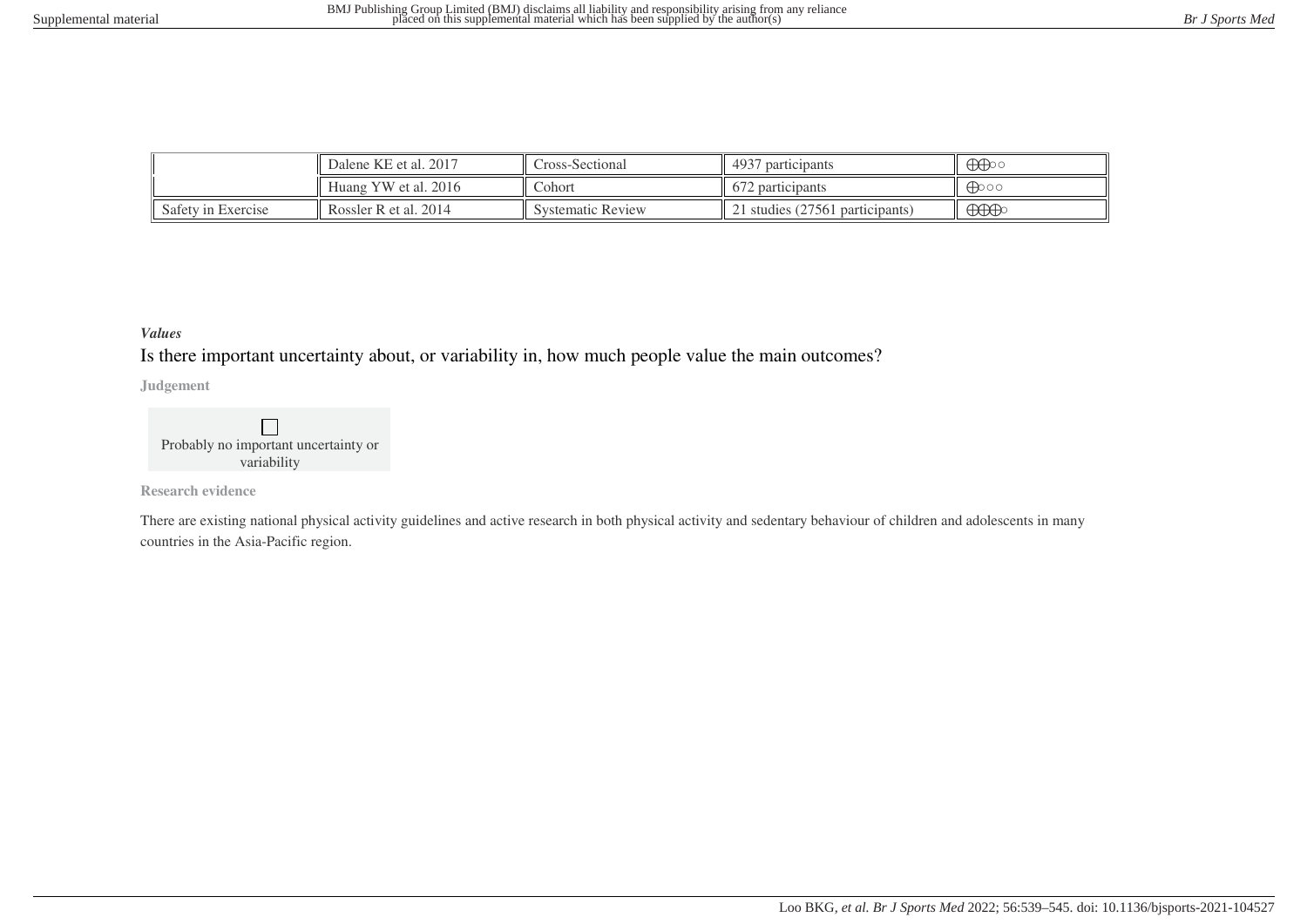### *Balance of effects*

Does the balance between desirable and undesirable effects favour the option or the comparison?

**Judgement**

 $\Box$ Probably favours the option

**Research evidence**

The option offers better outcomes via a holistic approach towards good metabolic and general health in children and adolescents. The option also includes advice and information on possible undesirable effects such as exercise injuries. The option also highlighted the complementary relationships of each activity and the significance of organizing these activities within 24 hours.

*Resources required* How large are the resource requirements (costs)?

**Judgement**

 $\Box$ Moderate savings

**Research evidence**

The public will benefit from educational or infographic aids for easy understanding and reference. Healthcare providers will benefit from scientific reports and educational lectures or workshops to improve skills in delivering the recommendations. Improvement in metabolic and general health will contribute to considerable savings in healthcare expenditure over time.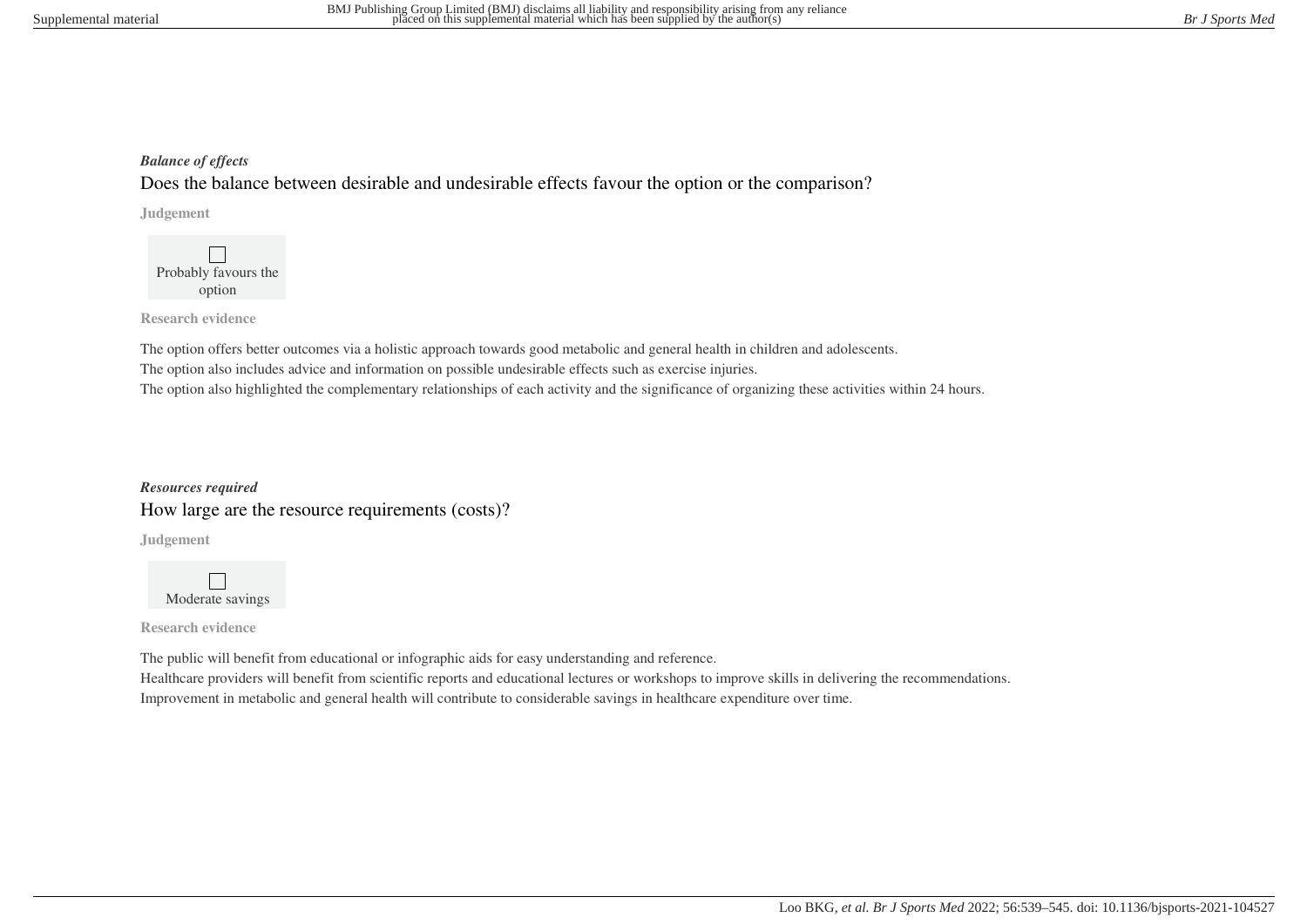### *Certainty of evidence of required resources*

What is the certainty of the evidence of resource requirements (costs)?

**Judgement**



**Research evidence**

Improvement in metabolic and general health will contribute to considerable savings in healthcare expenditure over time. This is assumed to be similar to current campaigns against NCDs in each country.

# *Cost-effectiveness* Does the cost-effectiveness of the option favour the option or the comparison?

**Judgement**



**Research evidence**

The investment in the public education of these recommendations will contribute to considerable savings in healthcare expenditure over time. This is assumed to be similar to current campaigns against NCDs in each country.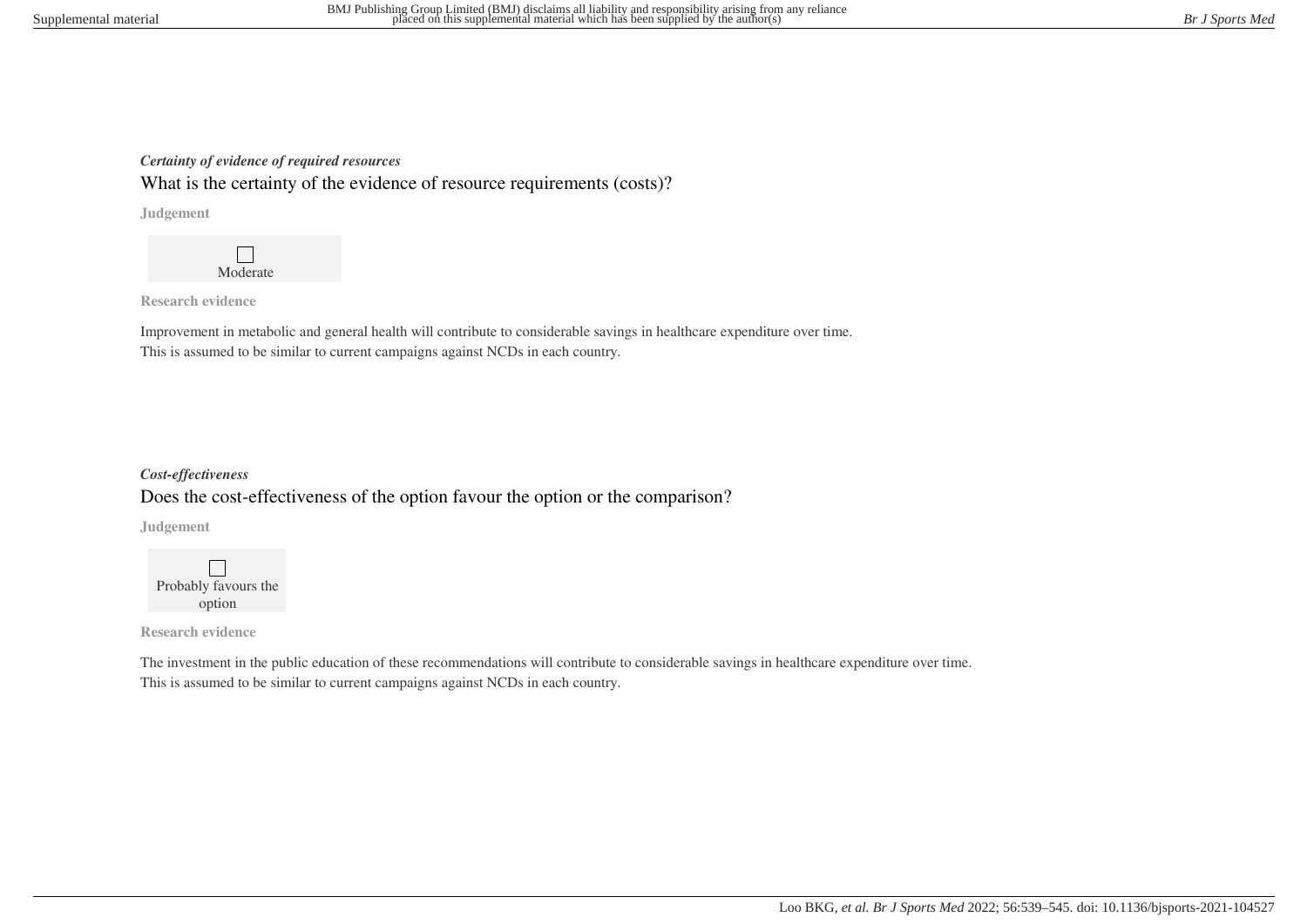## *Equity* What would be the impact on health equity?

**Judgement**

 $\Box$ Probably increased

**Research evidence**

These recommendations are available to all children and adolescents in the Asia-Pacific region. These recommendations can be delivered from primary care, tertiary care and related organisations.

# *Acceptability* Is the option acceptable to key stakeholders?

**Judgement**



**Research evidence**

The option is likely acceptable to key stakeholders as it is similar to their current campaigns against NCDs.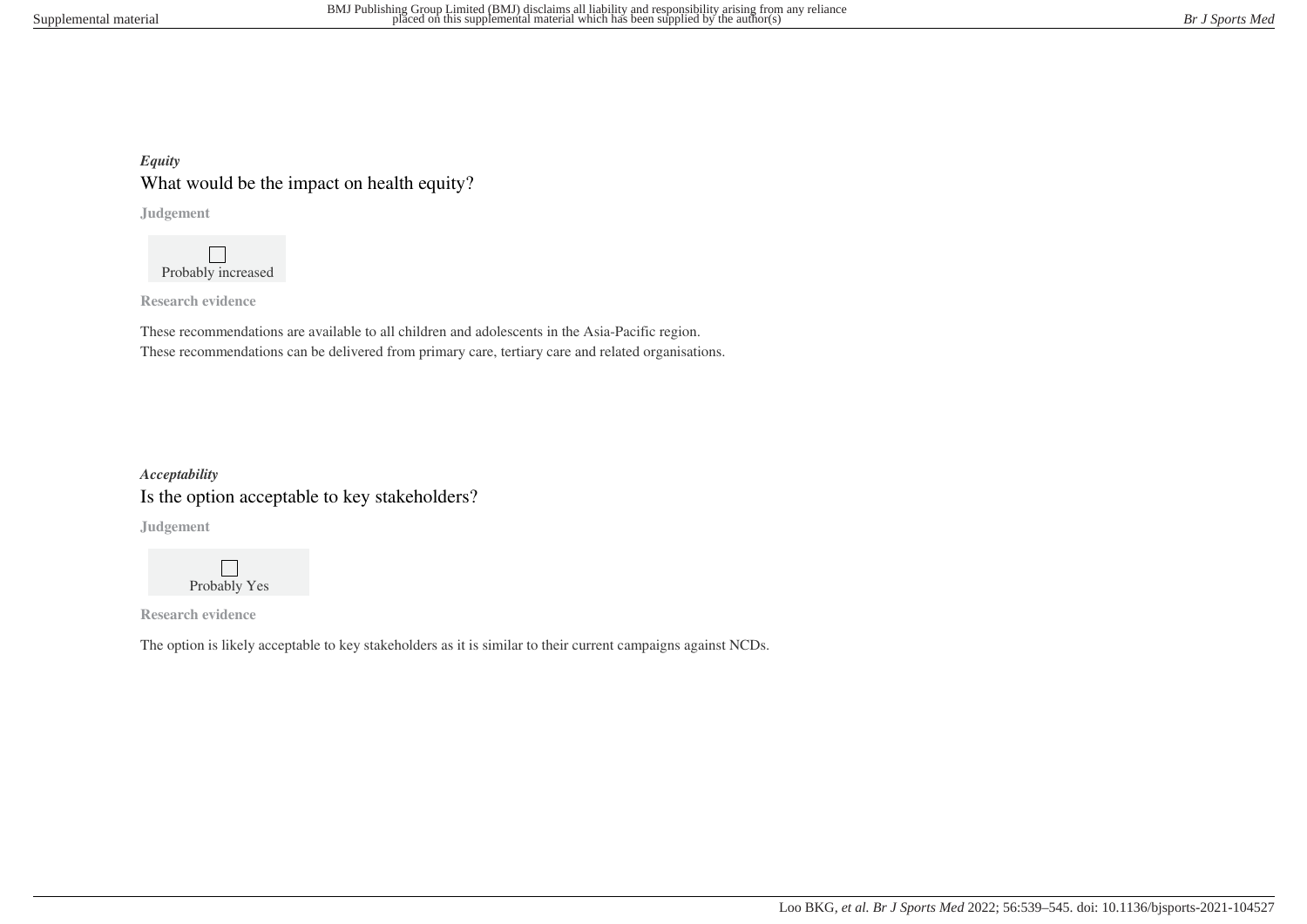# *Feasibility* Is the option feasible to implement?

**Judgement**

 $\mathbf{L}$ Probably Yes

**Research evidence**

The option is likely feasible to implement as this approach is similar to their current campaigns against NCDs.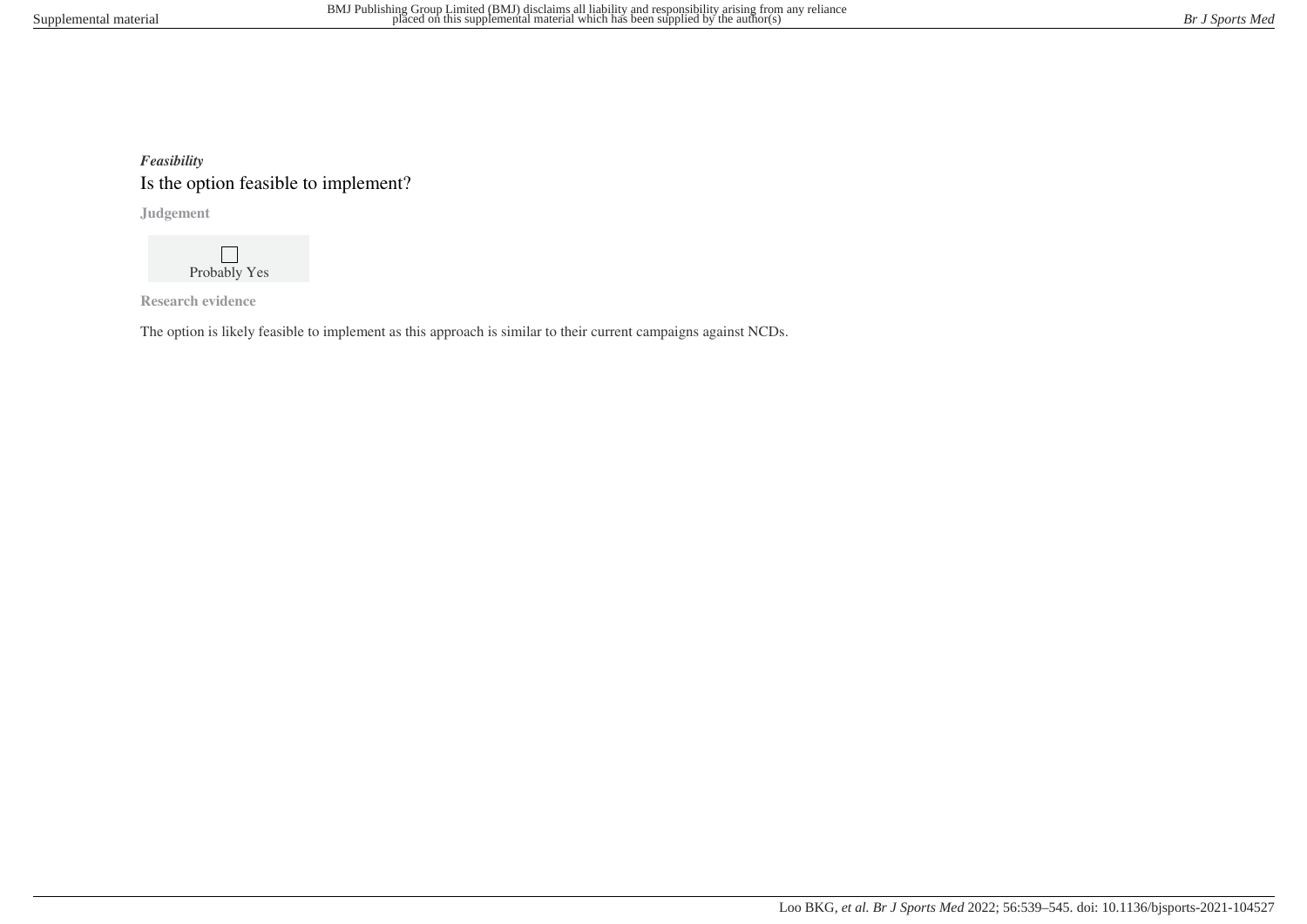#### CONCLUSIONS

### *Summary of judgements*

| Problem                      | $\equiv$<br>Don't know             | $\equiv$<br>Varies |                           | N <sub>o</sub>                             | $\equiv$<br>Probably No                                   | Probably Yes                                           | Yes                                           |
|------------------------------|------------------------------------|--------------------|---------------------------|--------------------------------------------|-----------------------------------------------------------|--------------------------------------------------------|-----------------------------------------------|
| Desirable effects            | Don't know                         | $\equiv$<br>Varies |                           | Trivial                                    | Small                                                     | Moderate                                               | Large                                         |
| Undesirable effects          | Don't know                         | $\equiv$<br>Varies |                           | Large                                      | Moderate                                                  | <b>Small</b>                                           | Trivial                                       |
| Certainty of the<br>evidence | $\equiv$<br>No included<br>studies |                    |                           | Very low                                   | Low                                                       | Moderate                                               | High                                          |
| Values                       |                                    |                    |                           | Important<br>uncertainty or<br>variability | Possibly important<br>uncertainty or variability          | Probably no important<br>uncertainty or<br>variability | No important<br>uncertainty or<br>variability |
| <b>Balance of effects</b>    | Don't know                         | Varies             | Favours the<br>comparison | Probably favours<br>the comparison         | Does not favour either<br>the option or the<br>comparison | Probably favours the<br>option                         | Favours the option                            |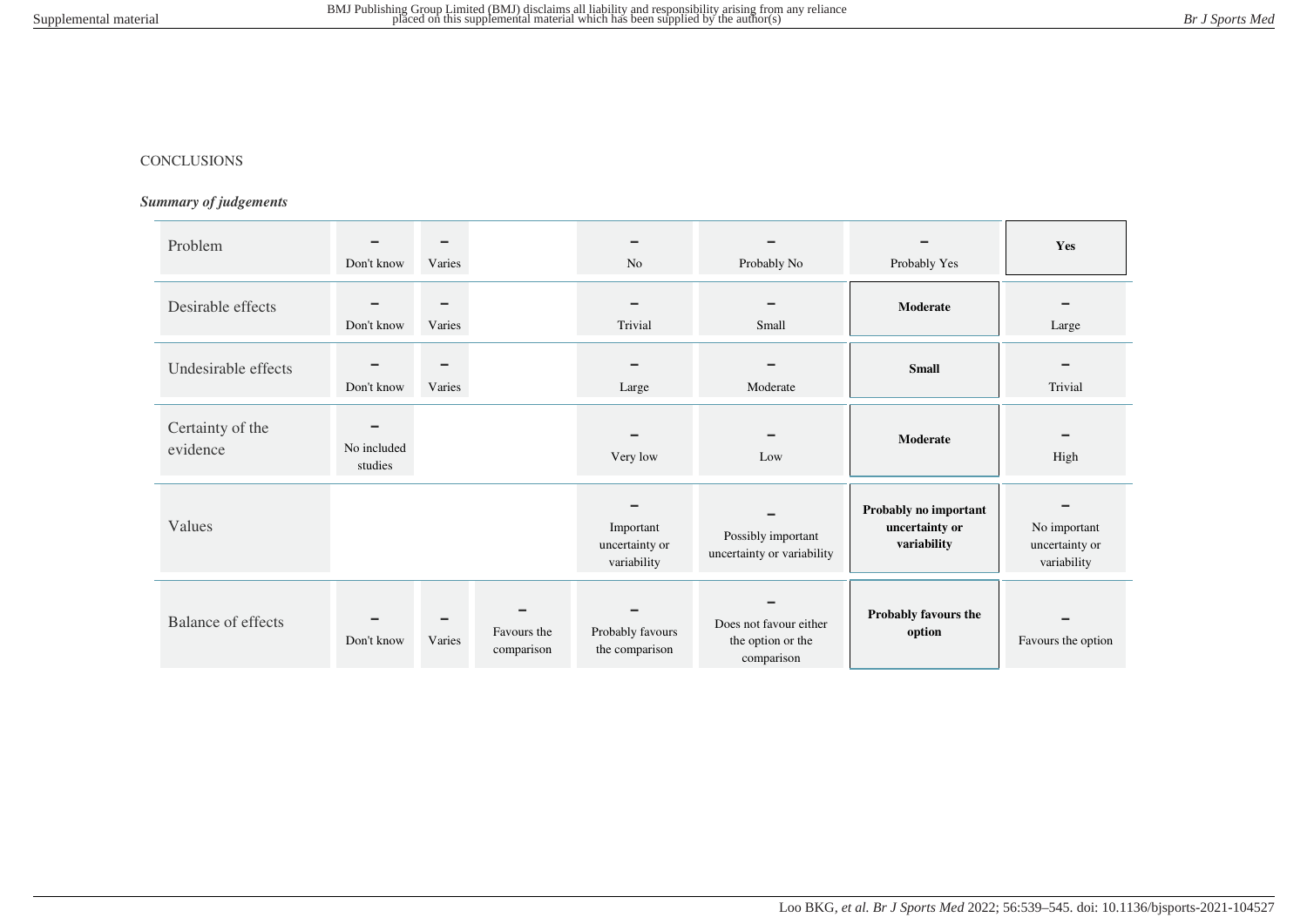| Resources required                             | Don't know                         | Varies             | Large costs               | Moderate costs                     | Negligible costs or<br>savings                            | <b>Moderate savings</b>        | Large savings      |
|------------------------------------------------|------------------------------------|--------------------|---------------------------|------------------------------------|-----------------------------------------------------------|--------------------------------|--------------------|
| Certainty of evidence<br>of required resources | $\equiv$<br>No included<br>studies |                    |                           | Very low                           | <b>COL</b><br>Low                                         | Moderate                       | High               |
| Cost-effectiveness                             | Don't know                         | Varies             | Favours the<br>comparison | Probably favours<br>the comparison | Does not favour either<br>the option or the<br>comparison | Probably favours the<br>option | Favours the option |
| Equity                                         | Don't know                         | Varies             | Reduced                   | Probably reduced                   | Probably no impact                                        | <b>Probably increased</b>      | Increased          |
| Acceptability                                  | Don't know                         | Varies             |                           | N <sub>o</sub>                     | Probably No                                               | <b>Probably Yes</b>            | Yes                |
| Feasibility                                    | Don't know                         | $\equiv$<br>Varies |                           | N <sub>o</sub>                     | Probably No                                               | <b>Probably Yes</b>            | Yes                |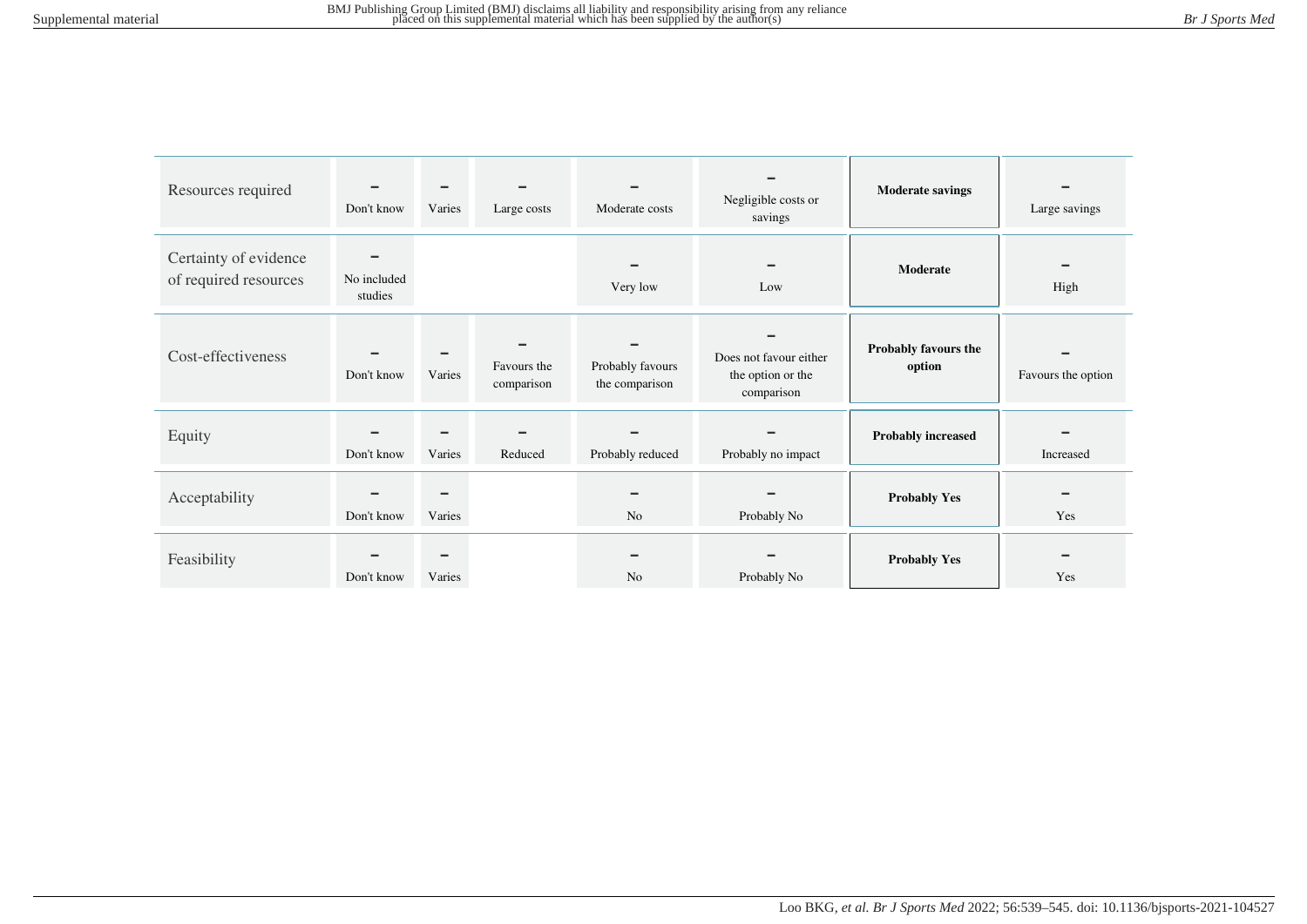### *Type of recommendation*

### *Recommendation*

- 1. Children and adolescents should integrate the recommended physical activity, sedentary behaviour, sleep and eating habits within each 24-hour period for good physical, mental and social health
- 2. Accumulate a daily average of 60 minutes or more of moderate- to vigorous-intensity physical activity
- 3. Engage in muscle and bone strengthening activities at least three times a week
- 4. Engage in a variety of light-intensity physical activities as often as possible throughout the day
- 5. Take the necessary precautions when engaging in physical activity and seek medical help if you feel any discomfort
- 6. Sedentary recreational screen time should be limited to 2 hours or less per day
- 7. Take regular movement breaks when there is prolonged sitting or inactivity
- 8. Have daily sleep of 9 to 11 hours (for 5 13 years old) and 8 to 10 hours (for 14 18 years old)
- 9. Take the recommended amounts of foods and drinks that are balanced and nutritious to support growth and daily activities
- 10. Work towards meeting all the recommendations for physical activity, sedentary behaviour, sleep and eating habits for optimal health and development